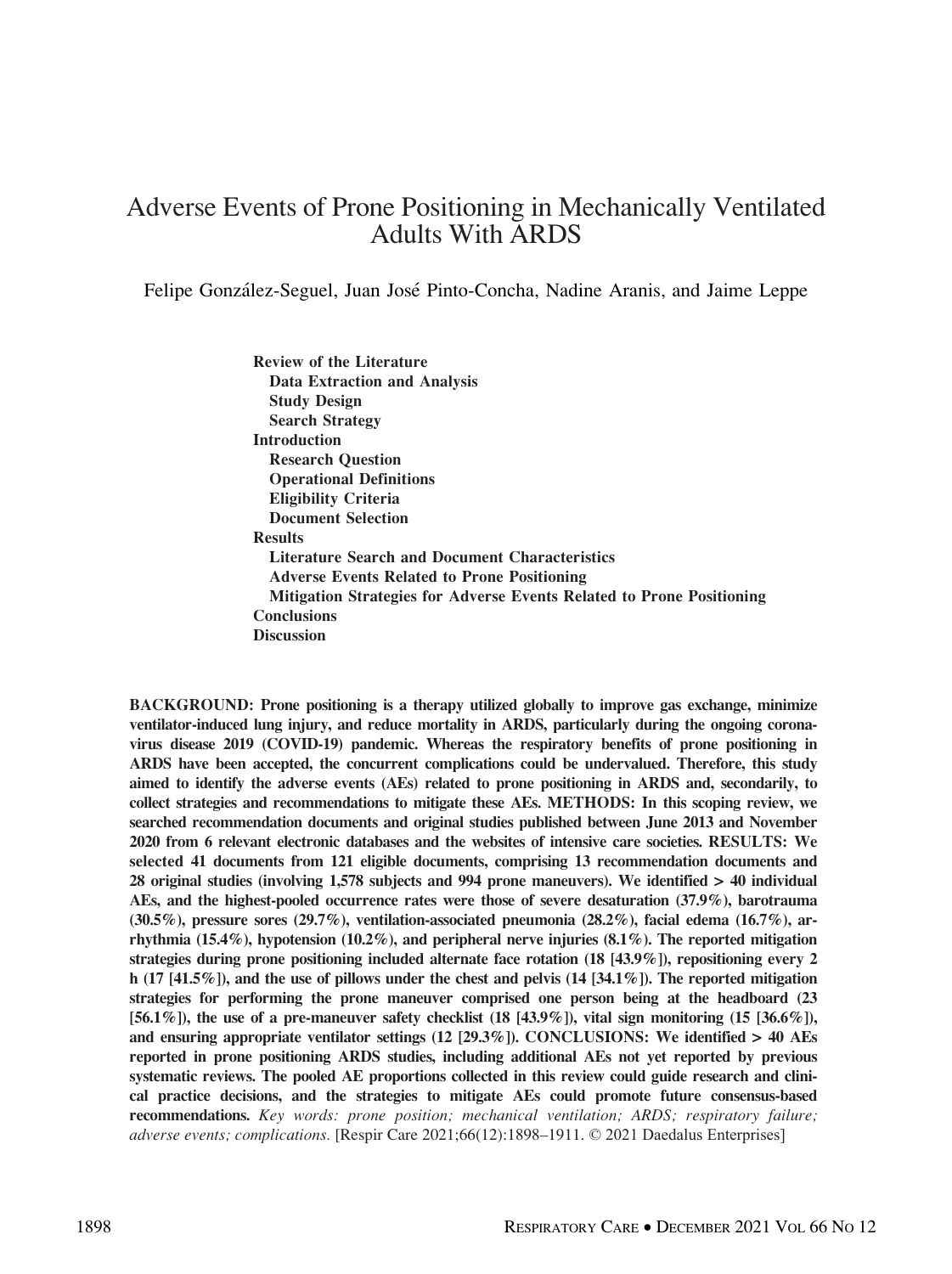#### Introduction

ARDS has a mortality rate of  $20\% - 48\%$ , <sup>1-3</sup> and survivors commonly experience long-term physical, cognitive, and mental impairments.<sup>4,5</sup> Prone positioning is among the wellknown strategies to counteract  $ARDS^{6-8}$  and is an inexpensive intervention that requires no complex technology, making it feasible worldwide.<sup>9</sup> In particular, early (12–24 h after ARDS diagnosis) and extended prone positioning  $(> 16$  h per d) demonstrated decreased mortality from 41 to 24% in the 2013 Proning Severe ARDS Patients (PROSEVA) trial<sup>10</sup> when compared with supine positioning. Subsequently, prone positioning has been incorporated as a strong recommendation in international practice guidelines of  $ARDS$ ,<sup>11-14</sup> including the World Health Organization guidelines for the management of the coronavirus disease 2019 (COVID-19).<sup>15</sup>

Although prone positioning is an established therapy worldwide for improving gas exchange, minimizing ventilator-induced lung injury, and reducing mortality in ARDS,  $10,16$ the literature demonstrates several adverse events (AEs), such as unplanned extubation, removal of invasive devices, transient desaturation, airway obstruction, facial edema, and pressure sores.<sup>10,17-21</sup> Currently, prone positioning has been widely applied even in awake patients supported with noninvasive ventilation or oxygen therapy<sup>22</sup>; however, patients who are mechanically ventilated and sedated are more likely to experience complications related to position changes. Four systematic reviews with meta-analyses involving up to 11 randomized controlled trials published between 2001 and 2013 (including the PROSEVA trial) revealed that a

The authors have no conflicts to disclose.

Supplementary material related to this paper is available at [http://www.](http://www.rcjournal.com) [rcjournal.com](http://www.rcjournal.com).

DOI: 10.4187/respcare.09194

significant increase in new pressure sores, airway obstruction, and unplanned extubation occurred with prone positioning than with supine positioning. $23-26$ 

Since the publication of the PROSEVA trial, and particularly from the onset of the ongoing pandemic, global recommendations for prone positioning have been given greater emphasis, $11-14$  which could lead to an increase in the incidence and intensity of AEs. This is predominantly relevant for inexperienced clinicians in prone positioning processes, who may be compelled to undertake this therapy during the pandemic.27 To safely prone ventilated patients with ARDS in ICUs, minimizing human resource impacts, appropriate training, simulation, and health system planning must be undertaken.28 Numerous guidelines recommend safe tips to minimize risk<sup>29-31</sup>; however, to implement prone positioning, clinicians must also recognize and consider the potential AEs. Whereas the respiratory benefits of prone positioning in patients with ARDS are widely accepted, the concurrent complications could be undervalued. Although some reviews on prone positioning have compiled  $AEs$ ,<sup>21,30,32</sup> there have been no reviews that specifically included studies after the PROSEVA trial. Moreover, there are no reviews that fully collected AEs associated with prone positioning in mechanically ventilated adults with ARDS. Therefore, a scoping review is a recommended first step to systematically map the available literature from this landmark point.<sup>33,34</sup>

Accordingly, the primary objective of this study was to identify AEs related to prone positioning in mechanically ventilated adults with ARDS and, secondarily, to collect strategies and recommendations to mitigate the AEs during prone positioning implementation.

#### Review of the Literature

#### Study Design

This scoping review of the AEs of prone positioning was performed according to the Joanna Briggs Institute framework<sup>34,35</sup> and followed the PRISMA extension for Scoping Reviews checklist.<sup>36</sup> The protocol was registered on the International Platform of Registered Systematic Review and Meta-analysis Protocols database (registration number: INPLASY2020120020), which is available at [https://doi.org/10.37766/inplasy2020.12.0020.](https://doi.org/10.37766/inplasy2020.12.0020) Ethical approval was not required in this study.

#### Research Question

The research questions of this scoping review were formulated based on the authors' concern about the type and quantity of AEs associated with prone positioning,

Mr González-Seguel and Ms Aranis are affiliated with the Servicio de Medicina Física y Rehabilitación and Departamento de Paciente Crítico, Clínica Alemana Universidad del Desarrollo, Santiago, Chile. Mr González-Seguel, Mr Pinto-Concha, Ms Aranis, and Mr Leppe are affiliated with the Master Program in Physical Therapy and Rehabilitation, School of Physical Therapy, Facultad de Medicina, Clínica Alemana Universidad del Desarrollo, Santiago, Chile. Mr Pinto-Concha is affiliated with the Centro de Paciente Crítico Adulto, Clínica INDISA, Santiago, Chile.

This study was performed under the Master Program in Physical Therapy and Rehabilitation, School of Physical Therapy, Facultad de Medicina, Clínica Alemana Universidad del Desarrollo, Santiago, Chile.

Correspondence: Felipe González-Seguel PT MSc, Servicio de Medicina Física y Rehabilitación and Departamento de Paciente Crítico, Facultad de Medicina, Clínica Alemana Universidad del Desarrollo, Av. Plaza 680, Santiago, Chile. E-mail: [feligonzalezs@udd.cl.](mailto:feligonzalezs@udd.cl)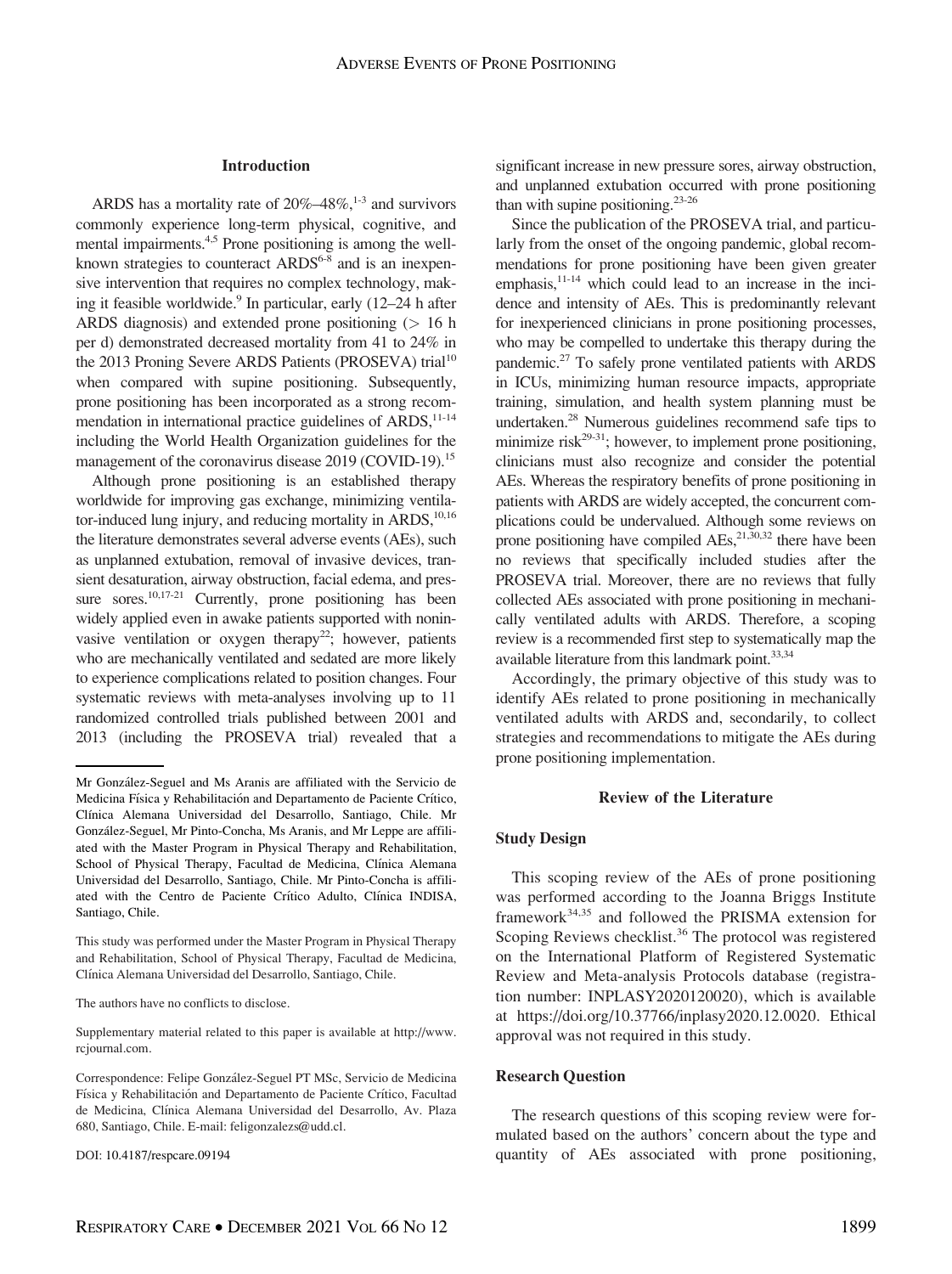especially after the publication of the PROSEVA trial, $^{10}$ and even more during the ongoing COVID-19 pandemic. We structured the research questions using the population, concept, and context method,<sup>34</sup> searching for AEs related to prone positioning in mechanically ventilated adult subjects with ARDS and strategies or recommendations to mitigate AEs of prone positioning implementation.

## Operational Definitions

AEs were defined according to the conceptual framework of the International Classification for Patient Safety<sup>37</sup> as incidents that can be a reportable circumstance, near miss, no-harm incident, or harmful incident involving an unintentional and/or unexpected event or occurrence that may result in injury or death. AEs can be classified as those associated with the prone positioning maneuver and those associated with the management of patients while in the prone position and can be detected during or immediately following the prone maneuver, including oxygen desaturation, loss of intravascular lines, unscheduled extubation, and hemodynamic instability, or as a long-term finding, including peripheral nerve injuries and pressure sores.<sup>30</sup> For the purposes of extraction, AEs were also considered as complications or adverse effects and were classified individually and by domain group according to type or the bodily system affected. Mitigation strategy was defined as any measure, effort, or recommendation to minimize or avoid AEs during the prone positioning maneuver or during the period when the subject was in the prone position.<sup>30</sup>

## Search Strategy

Biomedical database searches and hand searching were performed between October 26, 2020, and November 1, 2020, (JJP-C, FG-S) following stages recommended by the Joanna Briggs Institute (for more details of the search strategy, (see the supplementary materials at [http://www.](http://www.rcjournal.com) [rcjournal.com](http://www.rcjournal.com)). The main search was carried out in the following biomedical databases: PubMed, CINAHL, Scientific Electronic Library Online Citation Index (Clarivate, London, England), Cochrane Library (free access from the Chilean Ministry of Health), LILACS, and WorldWideScience. The details of the search strategy used for each database are presented in Supplementary Material Table S1 (see the supplementary materials at [http://www.rcjournal.com\)](http://www.rcjournal.com). The hand search was undertaken to acquire recommendation documents in the websites of scientific societies affiliated with the World Federation of Intensive and Critical Care.

## Eligibility Criteria

Based on the population, concept, and context method, the following inclusion criteria were established: (1) population: mechanically ventilated subjects who required prone positioning due to ARDS; (2) concept: AE reporting; and (3) context: documents involving subjects in the ICU published from June 1, 2013, to November 1, 2020. The start of the study period was established from the publication date of the PROSEVA trial (included).<sup>10</sup>

We included original studies (randomized, controlled trials; nonrandomized trials; prospective and retrospective observational studies; case reports; and any letter, editorial, or correspondence with original data) and recommendation documents that provided advice to avoid or minimize AEs (including care protocols, guidelines, or any nonoriginal study providing clinical recommendations). The exclusion criteria were documents on awake prone positioning (ie, receiving noninvasive ventilation or high-flow nasal cannula), pediatric or neonatal population, animal or experimental models, unavailable full text, and documents written in languages other than English or Spanish. Documents that did not mention the presence or absence of AEs among subjects who underwent prone positioning were excluded from data extraction. Additionally, reviews were excluded from data extraction but were used to look for nonduplicate citations of pertinent documents.

## Document Selection

Two reviewers blinded from each other's judgment (JJP-C, NA) independently screened all documents related to prone positioning in mechanically ventilated adults with ARDS using the title, abstract, and full text according to the eligibility criteria previously described. Any disagreements were resolved by a third reviewer (FG-S). For more details of the document selection, (see the supplementary materials at <http://www.rcjournal.com>).

### Data Extraction and Analysis

The authors (JJP-C, NA, FG-S) collectively developed a standardized data charting form that included relevant variables according to the research questions. The data charting form was iteratively updated as needed, and each author independently abstracted the information from the recommendation documents (JJP-C, NA) and original studies (JJP-C, FG-S), including all supplementary materials (for more details of the data extraction, see the supplementary materials at<http://www.rcjournal.com>).

We generated summary tables reporting counts and percentages for document characteristics, AE proportions, and a compilation of available mitigation strategies and recommendations to minimize or avoid AEs. To calculate the pooled proportion of AEs according to the subjects in the prone position, we used the proportion of subjects who experienced AE and divided this value by the total number of subjects who received prone positioning (according to the data from the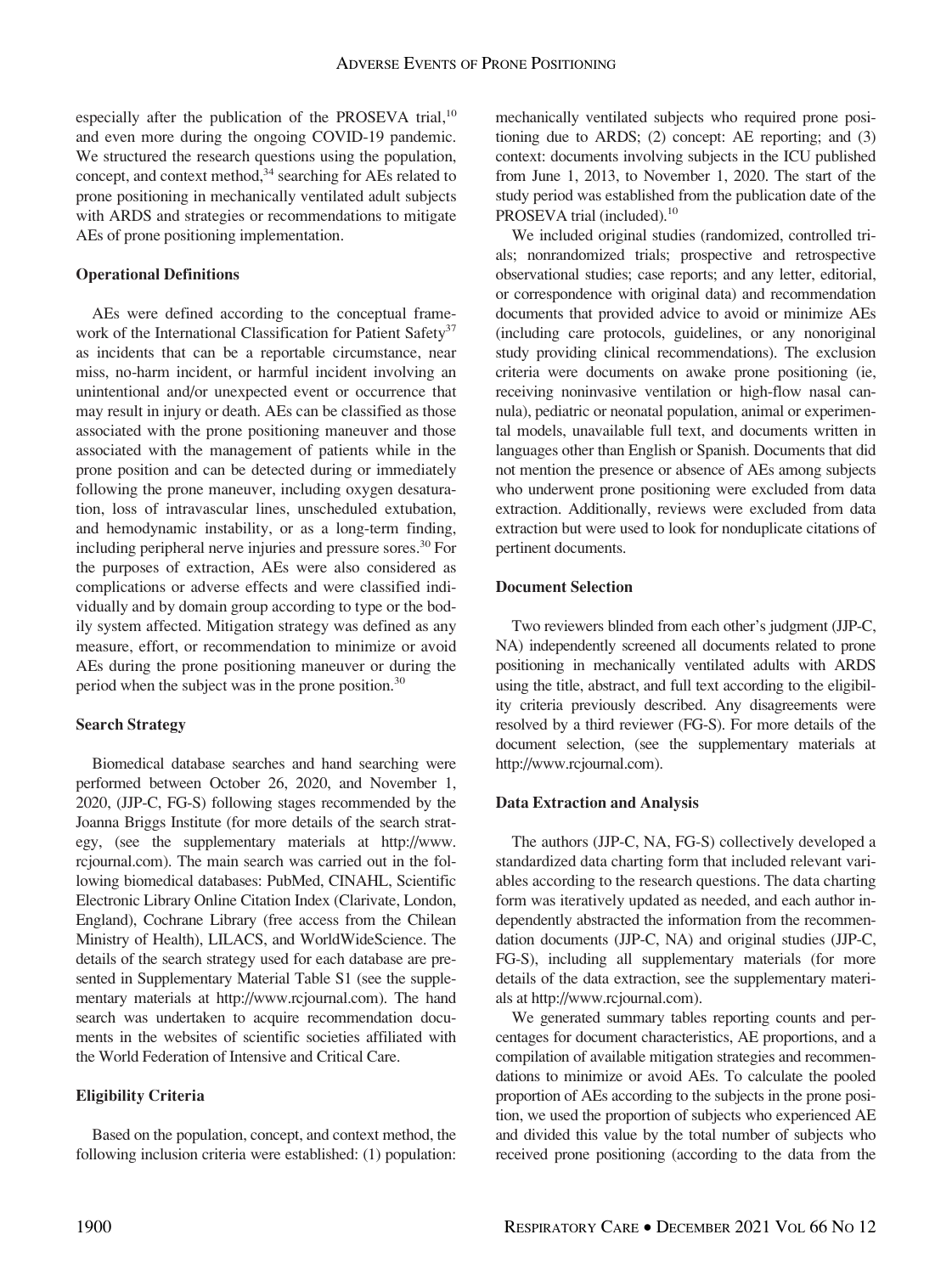



original studies). To calculate the pooled proportion of AEs according to the number of prone positioning maneuvers, we used the proportion of the number of AE occurrences during the prone maneuver and divided this value by the total number of positioning change maneuvers performed (according to the data from the original studies). When possible, we presented descriptive data as overall or pooled medians (interquartile range [IQR] or minimum-maximum [min-max]).

#### Results

## Literature Search and Document Characteristics

This scoping review was conducted between August 2020 and March 2021. The literature search identified 732 citations from scientific databases and 19 from the manual searches. After removing duplicates and screening by title and abstract, 134 full texts were reviewed, yielding 121

eligible documents reporting prone positioning in mechanically ventilated subjects with ARDS. Of these documents, 22 (18.2%) were only used to look for relevant citations, and 58 (47.9%) were not selected due to the lack of AE reporting. Finally, 41 documents were selected for this review, including 28 original studies and 13 recommendation documents (Fig. 1). Of these, 39 (95.1%) were written in English and 2 (4.9%) in Spanish. An overview of the document characteristics is presented in Table 1. Remarkably, 19 (46.3%) were published in 2020, and 15 (36.6%) were focused on COVID-19-related ARDS. A summary of the main characteristics of each individual document included in this study is presented in Supplementary Material Table S2 (see the supplementary materials at [http://www.rcjournal.com\)](http://www.rcjournal.com).

#### Adverse Events Related to Prone Positioning

Nine domain groups of AEs were identified in the original studies (number of studies [percentage]): pressure sores or skin injuries (13 [46.4%]), invasive devices (11 [39.3%]), respiratory system (9 [32.1%]), cardiovascular system (7 [25.0%]), musculoskeletal system (6 [21.4%]), visual system  $(5 [17.9\%])$ , gastrointestinal system  $(4 [14.3\%])$ , nervous system  $(2 \tceil 7.1\%]$ , and others  $(4 \tceil 14.3\%]$ ). We identified AEs related to the prone position in 25 studies comprising a total of 1,578 subjects who received prone positioning (Table 2), with a pooled median (IQR) age of 57 y (48–60). With the data from 17 studies, the pooled median (IQR) total duration of the prone position was 2 d (0.9–5.0). We also identified AEs related to the prone positioning maneuver in 6 studies comprising 994 prone positioning maneuvers (Table 3). The highest-pooled proportions of AE occurrence were severe desaturation (37.9%), barotrauma (30.5%), pressure sores (29.7%), ventilation-associated pneumonia (28.2%), facial edema (16.7%), and arrhythmia or bradycardia (15.4%). Only 3 studies compared AE occurrence between the supine and prone groups (Supplementary Material Table S3, see the supplementary materials at [http://www.rcjournal.com\)](http://www.rcjournal.com). Among the original studies, 15 (53.6%) reported a total of 14 AE detection methods (Supplementary Material Table S4, see the supplementary materials at [http://www.rcjournal.com\)](http://www.rcjournal.com). In addition, we identified only 4 AEs in the case reports: meralgia paresthetica,38,39 intraocular pressure increase,40 optic neuropathy,<sup>41</sup> and lower cranial nerve paralysis.<sup>42</sup>

## Mitigation Strategies for Adverse Events Related to Prone Positioning

Combining data from the original studies and recommendation documents, Table 4 presents literature-based matching between AEs related to prone positioning and the identified mitigation strategies. The most frequently reported mitigation strategies for managing subjects in the prone position were as follows: alternate face rotation (18 [43.9%]), repositioning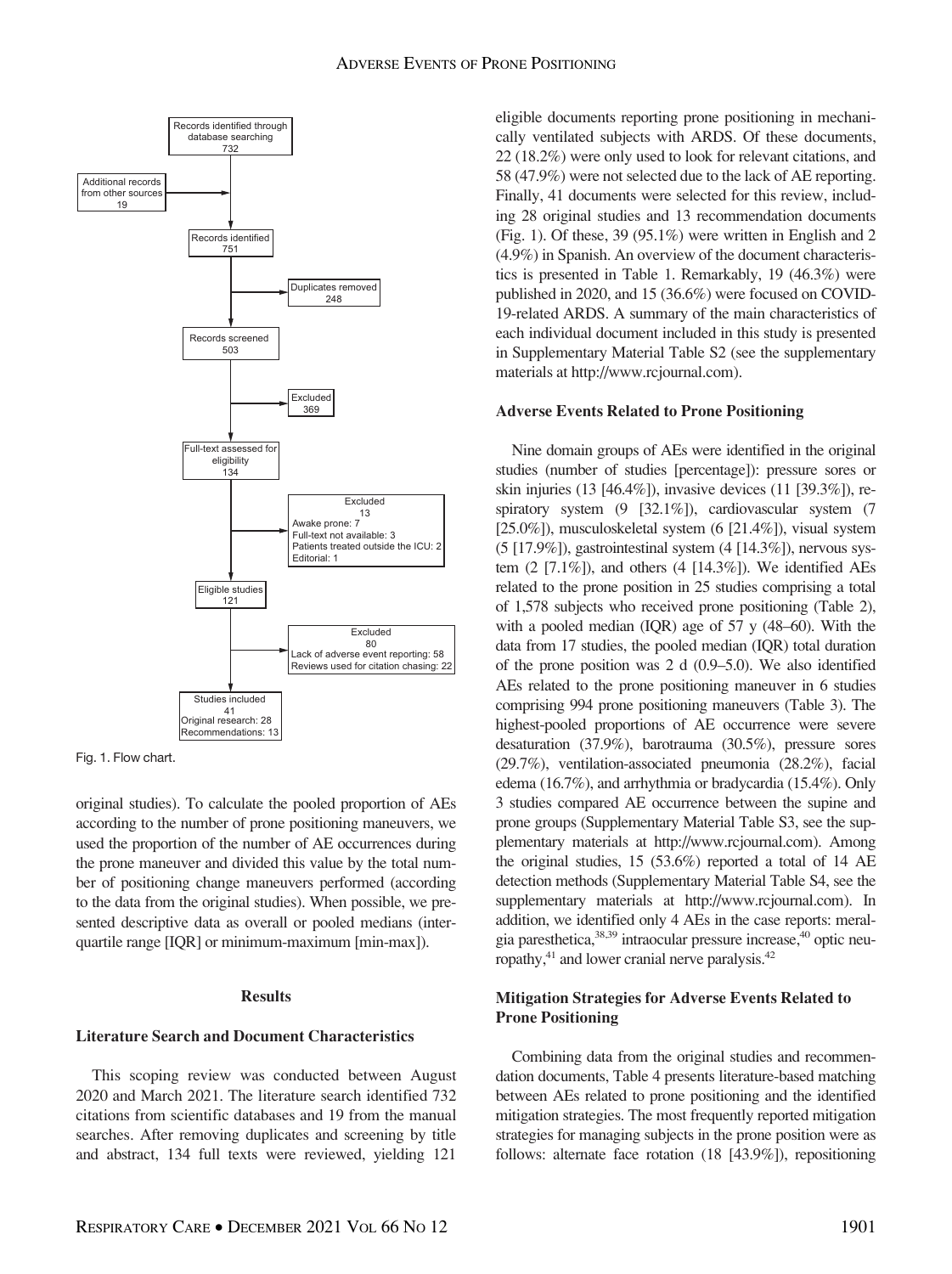|  | Table 1. Overview of Included Documents Reporting Adverse Events Related to Prone Positioning in Subjects With ARDS |  |
|--|---------------------------------------------------------------------------------------------------------------------|--|
|--|---------------------------------------------------------------------------------------------------------------------|--|

| Characteristics                                        | Original Studies<br>$no. = 28$ , no. $(\%)$ | Recommendations<br>$no. = 13$ , no. $(\%)$ | Overall<br>$no. = 41$ , no. $(\%)$ |
|--------------------------------------------------------|---------------------------------------------|--------------------------------------------|------------------------------------|
| Year of publication                                    |                                             |                                            |                                    |
| $2017 - 2020$ <sup>*</sup>                             | 19(67.9)                                    | 11(84.6)                                   | 30(73.2)                           |
| 2013-2016                                              | 9(32.1)                                     | 2(15.4)                                    | 11(26.8)                           |
| Region                                                 |                                             |                                            |                                    |
| $Europe^{\dagger}$                                     | 16(57.1)                                    | 7(53.8)                                    | 23(56.1)                           |
| <b>United States</b>                                   | 9(32.1)                                     | 2(15.4)                                    | 11(26.8)                           |
| $\text{Asia}^{\ddagger}$                               | 3(10.7)                                     | 2(15.4)                                    | 5(12.2)                            |
| <b>Brazil</b>                                          | $\theta$                                    | 2(15.4)                                    | 2(4.9)                             |
| Design                                                 |                                             |                                            |                                    |
| Retrospective observational study <sup>§</sup>         | 15(53.6)                                    | N/A                                        | 15(36.6)                           |
| Case report                                            | 8(28.6)                                     | N/A                                        | 8(19.5)                            |
| Prospective observational study                        | 4(14.3)                                     | N/A                                        | 4(9.8)                             |
| Randomized controlled trial                            | 1(3.6)                                      | N/A                                        | 1(2.4)                             |
| Clinical practice guideline                            | N/A                                         | 5(38.5)                                    | 5(12.2)                            |
| National guideline                                     | N/A                                         | 3(23.1)                                    | 3(7.3)                             |
| Clinical commentary                                    | N/A                                         | 2(15.4)                                    | 2(4.9)                             |
| Care protocol                                          | N/A                                         | 2(15.4)                                    | 2(4.9)                             |
| Checklist                                              | N/A                                         | 1(7.7)                                     | 1(2.4)                             |
| Target population                                      |                                             |                                            |                                    |
| Non-COVID-19-related ARDS                              | 17(60.7)                                    | 9(69.2)                                    | 26(63.4)                           |
| COVID-19-related ARDS                                  | 11(39.3)                                    | 4(30.8)                                    | 15(36.6)                           |
| Extracorporeal membrane oxygenation <sup>1</sup>       | 2(7.1)                                      | $\mathbf{0}$                               | 2(4.9)                             |
| Morbid obesity with ARDS <sup>1</sup>                  | 1(3.6)                                      | $\mathbf{0}$                               | 1(2.4)                             |
| Exacerbation of interstitial lung disease <sup>1</sup> | 1(3.6)                                      | $\overline{0}$                             | 1(2.4)                             |
| Journal or source scope                                |                                             |                                            |                                    |
| Critical care and intensive care medicine              | 16(57.1)                                    | 7(53.8)                                    | 23(56.1)                           |
| Medicine miscellaneous                                 | 2(7.1)                                      | 3(23.1)                                    | 5(12.2)                            |
| Pulmonary and respiratory medicine                     | 3(10.7)                                     | $\boldsymbol{0}$                           | 3(7.3)                             |
| Surgery                                                | 2(7.1)                                      | $\Omega$                                   | 2(4.9)                             |
| Anesthesiology                                         | 1(3.6)                                      | 1(7.7)                                     | 2(4.9)                             |
| Physical therapy and rehabilitation                    | 1(3.6)                                      | 1(7.7)                                     | 2(4.9)                             |
| Nursing                                                | 1(3.6)                                      | 1(7.7)                                     | 2(4.9)                             |
| Nutrition and dietetics                                | 1(3.6)                                      | $\boldsymbol{0}$                           | 1(2.4)                             |
| Dermatology                                            | 1(3.6)                                      | $\boldsymbol{0}$                           | 1(2.4)                             |

 $N/A$  = not applicable.

\* Includes one study published online in 2020, yet currently publication date is 2021.64

<sup>†</sup>Documents from European countries included France (no. = 7), United Kingdom (no. = 7), Spain (no. = 4), Germany (no. = 2), Italy (no. = 2), and Denmark (no. = 1).<br><sup>‡</sup>Documents from Asian countries included India (no. =

 $\textsuperscript{II}$  Includes a research letter with 2 case reports.<sup>38</sup>

¶ Also included in the category: non-SARS-CoV-2–related ARDS.

 $COVID-19 = coronavirus disease 2019$ 

every 2 h (17 [41.5%]), the use of pillows under the chest and pelvis (14 [34.1%]), one upper limb abducted next to the head (11 [26.8%]), the use of a facial or head padding (11 [26.8%]), the use of protective measures for eyes (11 [26.8%]), placing the subject in a swimming position (10 [24.4%]), placing the subject in the reverse Trendelenburg position (10 [24.4%]), and free abdomen to minimize abdominal pressure (10 [24.4%]) (Table 5). Unexpectedly, no original study or recommendation document reported early mobilization (ie, neuromuscular electrical stimulation or passive mobilization) as a mitigation strategy for prone positioning of mechanically ventilated subjects. The manual prone positioning maneuver was the most common maneuver, reported in 14 (34.1%) documents. The most frequently reported mitigation strategies for performing the prone maneuver were one person being at the head of the subject (23 [56.1%]), the use of a pre-maneuver safety checklist (18 [43.9%]), vital sign monitoring (15 [36.6%]), ensuring appropriate ventilator settings (12 [29.3%]), rotation opposite to the catheter side (10 [24.4%]), pre-oxygenation with  $100\%$  O<sub>2</sub> (10 [24.4%]), and interruption of enteral nutrition (10 [24.4%]) (Table 6). The overall median (min-max) number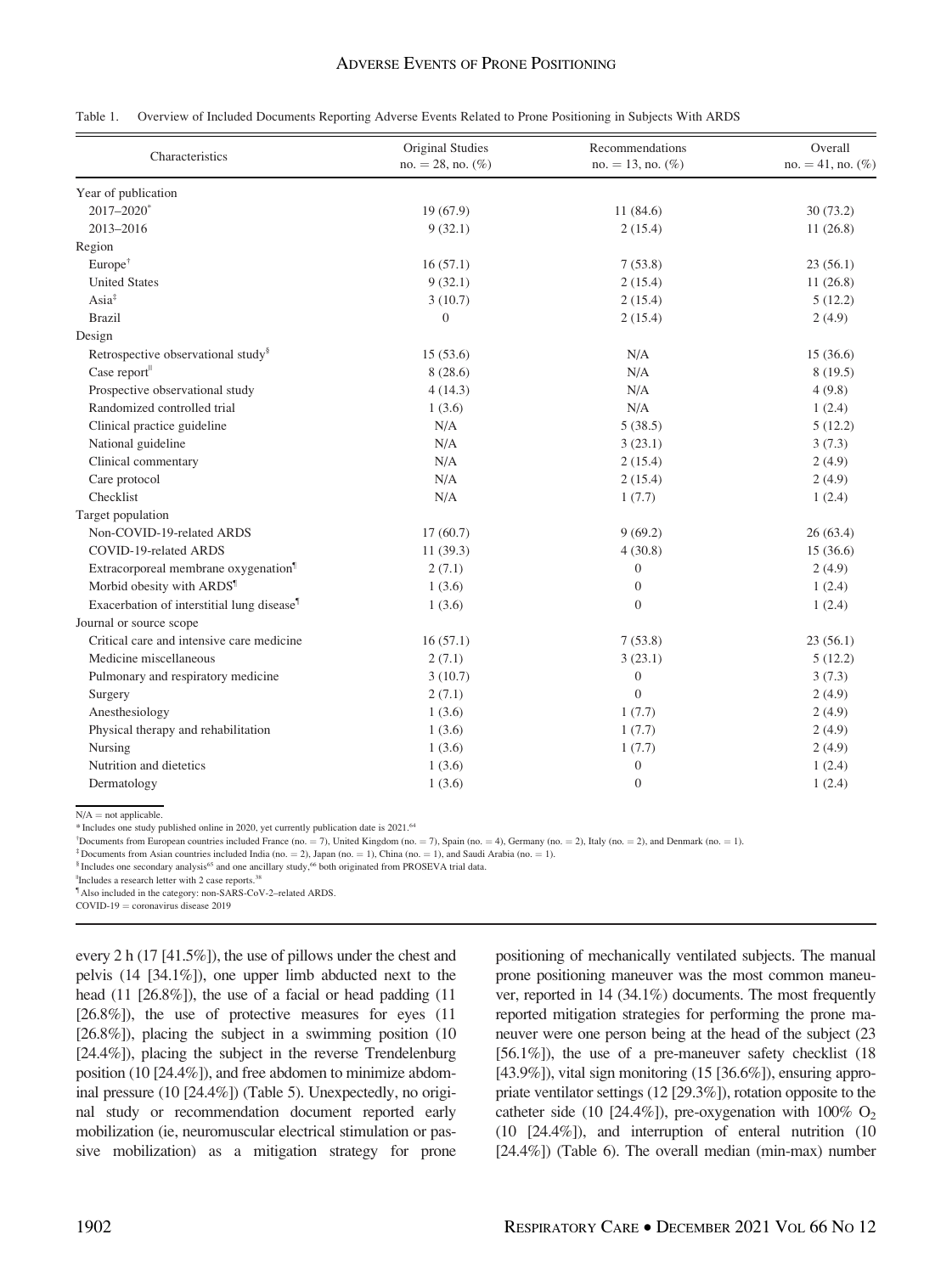|  |  | Table 2. Adverse Events Related to Prone Positioning in Subjects With ARDS |  |  |
|--|--|----------------------------------------------------------------------------|--|--|
|  |  |                                                                            |  |  |

| <b>Adverse Event</b>                          | Studies Contributing Data, no. | Subjects With<br>Adverse Event, $n$ | 95% CI           |
|-----------------------------------------------|--------------------------------|-------------------------------------|------------------|
| Pressure sores (by body site) $\hat{ }$       |                                |                                     |                  |
| Pressure sores in general                     | 7                              | 195/656 (29.7)                      | $26.2 - 33.2$    |
| Face (ie, chin, cheekbone)                    | $\tau$                         | 113/595 (19.0)                      | $15.8 - 22.1$    |
| Chest                                         | $\overline{4}$                 | 40/443 (9.0)                        | $6.4 - 11.7$     |
| Lower limb (ie, foot, heel, knee, trochanter) | $\overline{4}$                 | 29/449 (6.5)                        | $4.2 - 8.7$      |
| Ears                                          | $\mathfrak{2}$                 | 9/120(7.5)                          | $2.8 - 12.2$     |
| Back of head                                  | $\mathbf{1}$                   | 6/191(3.1)                          | $0.7 - 5.6$      |
| Back                                          | $\mathbf{1}$                   | 2/189(1.1)                          | $0 - 2.5$        |
| Sacrum                                        | $\mathbf{1}$                   | 40/196 (20.4)                       | $14.8 - 26.1$    |
| Pressure sores (by severity grade)            |                                |                                     |                  |
| Grade I                                       | $\mathfrak{2}$                 | 17/205(8.3)                         | $4.5 - 12.1$     |
| Grade II                                      | $\mathfrak{2}$                 | 20/205 (9.8)                        | $5.7 - 13.8$     |
| Grade III                                     | $\overline{2}$                 | 0/205(0)                            | $\boldsymbol{0}$ |
| Grade IV                                      | $\overline{2}$                 | 3/205(1.5)                          | $0 - 3.1$        |
| Invasive devices                              |                                |                                     |                  |
| Removal of venous or arterial lines           | 7                              | 4/452(0.9)                          | $0 - 1.7$        |
| Unscheduled extubation                        | 5                              | 32/413 (7.7)                        | $5.2 - 10.3$     |
| Displacement of endotracheal tube             | $\overline{4}$                 | 9/466(1.9)                          | $0.7 - 3.2$      |
| Airway obstruction                            | $\overline{2}$                 | 11/272(4.0)                         | $1.7 - 6.4$      |
| Respiratory system                            |                                |                                     |                  |
| Severe desaturation ( $S_{pO_2} < 85\%$ )     | 3                              | 162/428 (37.9)                      | 33.3-42.4        |
| Ventilation-associated pneumonia              | $\mathfrak{2}$                 | 96/340 (28.2)                       | $23.5 - 33.0$    |
| Pneumothorax                                  | $\mathfrak{2}$                 | 3/104(2.9)                          | $0 - 6.1$        |
| Barotrauma                                    | $\mathbf{1}$                   | 11/36(30.6)                         | $15.5 - 45.6$    |
| Cardiovascular system                         |                                |                                     |                  |
| Cardiac arrest                                | 5                              | 19/559 (3.4)                        | $1.9 - 4.9$      |
| Hypotension                                   | 3                              | 40/393 (10.2)                       | $7.2 - 13.2$     |
| Arrhythmia or bradycardia                     | $\mathfrak{2}$                 | 42/273 (15.4)                       | $11.1 - 19.7$    |
| Musculoskeletal system                        |                                |                                     |                  |
| Peripheral nerve injuries in general          | $\overline{4}$                 | 15/185(8.1)                         | $4.2 - 12.0$     |
| Brachial plexus injury                        | 3                              | 4/174(2.3)                          | $0.1 - 4.5$      |
| Ulnar nerve injury                            | $\mathbf{1}$                   | 6/83(7.2)                           | $1.7 - 12.8$     |
| Radial nerve injury                           | $\mathbf{1}$                   | 3/83(3.6)                           | $0 - 7.6$        |
| Sciatic nerve injury                          | $\mathbf{1}$                   | 3/83(3.6)                           | $0 - 7.6$        |
| Median nerve injury                           | $\mathbf{1}$                   | $2/83$ (2.4)                        | $0 - 5.7$        |
| Back pain                                     | $\mathbf{1}$                   | 1/11(9.1)                           | $0 - 26.1$       |
| Visual system                                 |                                |                                     |                  |
| Eye hemorrhage or edema                       | 3                              | 8/226(3.5)                          | $1.1 - 5.9$      |
| Gastrointestinal system                       |                                |                                     |                  |
| Vomit                                         | $\mathbf{1}$                   | 1/66(1.5)                           | $0 - 4.5$        |
| Hemoptysis                                    | $\mathbf{1}$                   | 6/237(2.5)                          | $0.5 - 4.5$      |
| Nervous system                                |                                |                                     |                  |
| Transient increase in intracranial pressure   | $\overline{c}$                 | 2/102(2.0)                          | $0 - 4.7$        |
| Others $\delta$                               |                                |                                     |                  |
| Facial, periorbital, or tongue edema          | 3                              | 17/102(16.7)                        | $9.4 - 23.9$     |
| Bleeding                                      | $\mathbf{1}$                   | 1/66(1.5)                           | $0 - 4.5$        |

\* Counting studies that collected data on adverse events, regardless of whether an event occurred.

<sup>†</sup> Proportion of subjects who experienced the adverse event due to prone positioning divided by the total number of subjects who received prone positioning, from original studies contributing data.<br><sup>‡</sup> Two other body site

§ Meralgia paresthetica, intraocular pressure increase, optic neuropathy, and lower cranial nerves paralysis are not presented in this table as they were only informed in case reports.

of staff members involved in the prone positioning maneuver was 5 (3–8) in the original studies and 5 (3–7) in the recommendations, mainly including physicians, nurses, and respiratory therapists. Additionally, the training of staff members involved in the management of subjects placed in the prone position was reported in only 11 (39.3%) original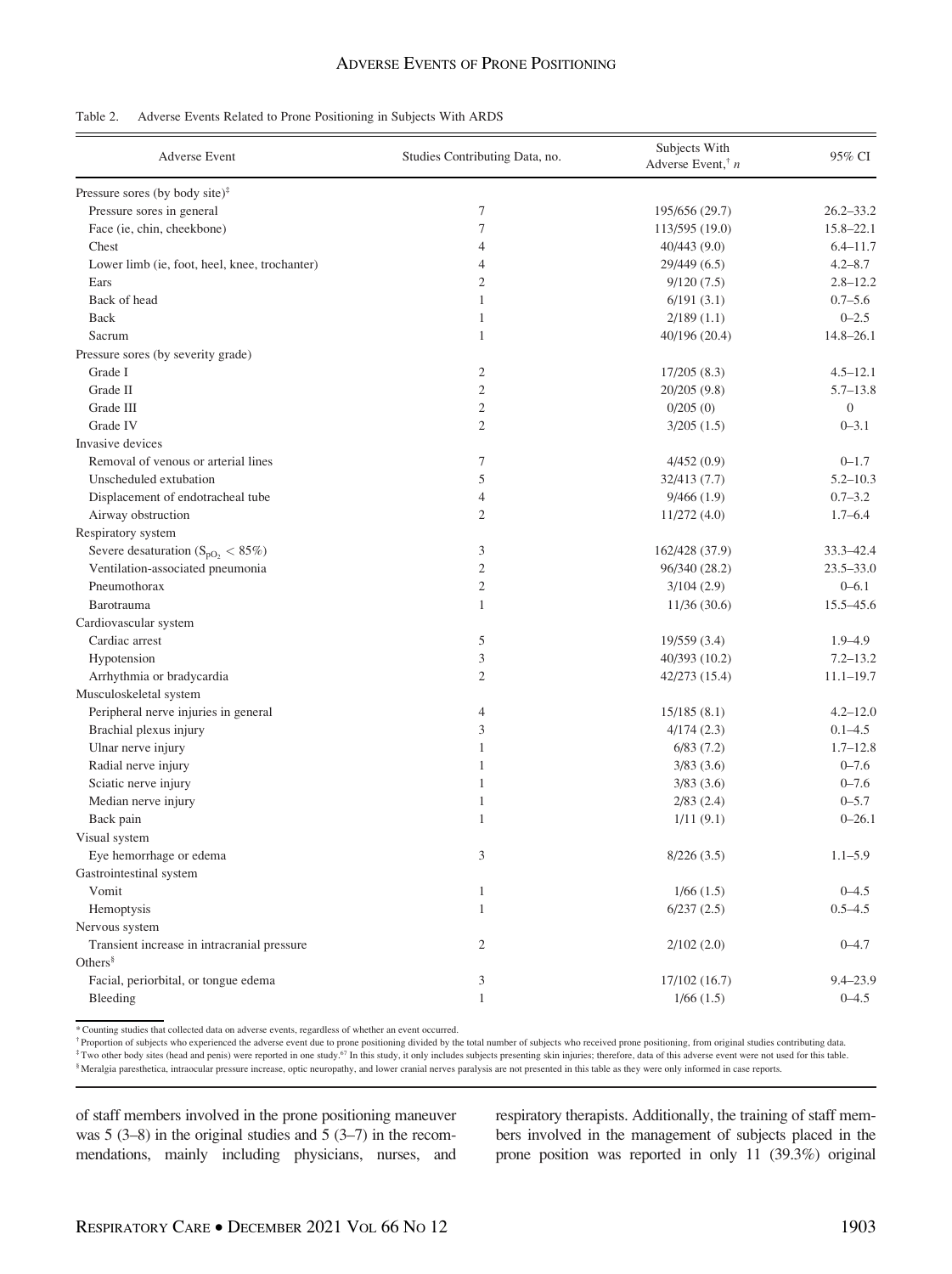|  | Table 3. Adverse Events Related to the Positioning Change Maneuver in Subjects With ARDS |  |  |  |  |  |  |
|--|------------------------------------------------------------------------------------------|--|--|--|--|--|--|
|--|------------------------------------------------------------------------------------------|--|--|--|--|--|--|

| <b>Adverse Event</b>                         | Studies Contributing Data, no. | Maneuvers With Adverse Events <sup>†</sup> , no. $(\%)$ | 95% CI       |
|----------------------------------------------|--------------------------------|---------------------------------------------------------|--------------|
| Invasive devices                             |                                |                                                         |              |
| Disconnection of ventilator lines            | 3                              | 5/920(0.5)                                              | $0.1 - 1.0$  |
| Removal of venous or arterial lines          | 3                              | 1/250(0.4)                                              | $0 - 1.2$    |
| Removing of nasogastric tube                 |                                | 2/441(0.5)                                              | $0 - 1.1$    |
| Unscheduled extubation                       |                                | 0/441(0)                                                | $\Omega$     |
| Airway obstruction                           |                                | 2/74(2.7)                                               | $0 - 6.4$    |
| Respiratory system                           |                                |                                                         |              |
| Severe desaturation ( $S_{pO_2} < 85\%$ )    | $\overline{2}$                 | 15/441(3.4)                                             | $1.7 - 5.1$  |
| Cardiovascular system                        |                                |                                                         |              |
| Hypotension                                  |                                | 7/74(9.5)                                               | $2.8 - 16.1$ |
| Arrhythmia or bradycardia                    |                                | 3/74(4.1)                                               | $0 - 8.5$    |
| Cardiac arrest                               |                                | 1/74(1.4)                                               | $0 - 4.0$    |
| Gastrointestinal system                      |                                |                                                         |              |
| Vomit                                        |                                | 5/526(1.0)                                              | $0.1 - 1.8$  |
| Other                                        |                                |                                                         |              |
| $B$ leeding <sup><math>\ddagger</math></sup> |                                | 10/74(13.5)                                             | $5.7 - 21.3$ |

\* Counting studies that collected data on adverse events, regardless of whether an event occurred.

<sup>†</sup> Proportion of the number of occurrences of adverse events during the positioning change maneuver to prone or supine divided by the total positioning change maneuvers performed, from studies contributing data.

‡Reported in only one study of subjects with extracorporeal membrane oxygenation.

studies and was suggested by 8 (61.5%) recommendation documents.

#### **Discussion**

We identified  $> 40$  individual AEs within 9 domains from the original studies, despite almost half of the eligible studies not reporting any AEs. To our knowledge, this is the first scoping review to specifically and comprehensively collect AEs related to prone positioning in mechanically ventilated subjects with ARDS. We identified studies reporting AEs according to the number of subjects placed in the prone position (no.  $= 25$ ) and the number of prone maneuvers (no.  $= 6$ ). Moreover, from the original studies and recommendation data, we identified  $> 30$  strategies to mitigate AEs during the prone position and almost 20 strategies to perform the prone positioning maneuver.

Our findings can be contrasted with previous systematic reviews that, as a secondary aim, have also reported the occurrence of AEs in subjects placed in the prone position.<sup>23-26</sup> Considering the AEs reported by systematic reviews, the reported data up to the publication of the PROSEVA trial, and our scoping review, the pooled proportions were similar in terms of pressure sores, ventilator-associated pneumonia, cardiac arrest, pneumothorax, arrhythmia, airway obstruction, unplanned extubation, removal of venous or arterial lines, and endotracheal tube displacement (Supplementary Material Table S5,see the supplementary materials at [http://www.](http://www.rcjournal.com) [rcjournal.com](http://www.rcjournal.com)). Remarkably, we identified similar overall

values, showing a lower proportion of AEs in our scoping review, except for ventilator-associated pneumonia and arrhythmia, which were slightly higher.

Owing to the wide coverage of scoping reviews, we identified additional AEs from nonrandomized controlled trials and compared the data with preceding randomized controlled trials.23-26 From single studies, we identified back pain,<sup>43</sup> barotrauma,<sup>44</sup> vomit,<sup>45</sup> hemoptysis,<sup>10</sup> and bleeding<sup>45</sup> as AEs. Additionally, we found relevant AEs reported in at least 2 original studies that were not informed by previous reviews.23,24 For instance, pressure sores were reported by severity grade in 2 studies,  $17,46$  highlighting grades I and II (with redness and blisters) as the most prevalent (8.3% and 9.8%, respectively) and showing fewer grades in subjects who received suitable nutritional intake.<sup>46</sup> Severe desaturation was reported in 3.4% of all prone positioning maneuvers47,48 and in 37.9% of subjects while in the prone position.10,49,50 In the PROSEVA trial, 65.4% of subjects presented with severe desaturation (pulse oximetry saturation  $\langle 8.5\% \rangle$  during prone positioning compared to 71.6% in the supine group.<sup>10</sup> We believe that the proportion of AEs that occurred during the maneuver should be calculated separately from those that occurred while the subjects were in the prone position. Remarkably, acquired peripheral nerve injury associated with the use of prone positioning has been rarely reported and is likely undervalued. However, in 2 recent reports,  $51,52$  it was surprising that 13.1%–14.5% of subjects with COVID-19 had peripheral nerve injury after prone positioning, including injuries to the brachial plexus, ulnar, radial, sciatic, and median nerves. In our review, only 4 studies reported a pooled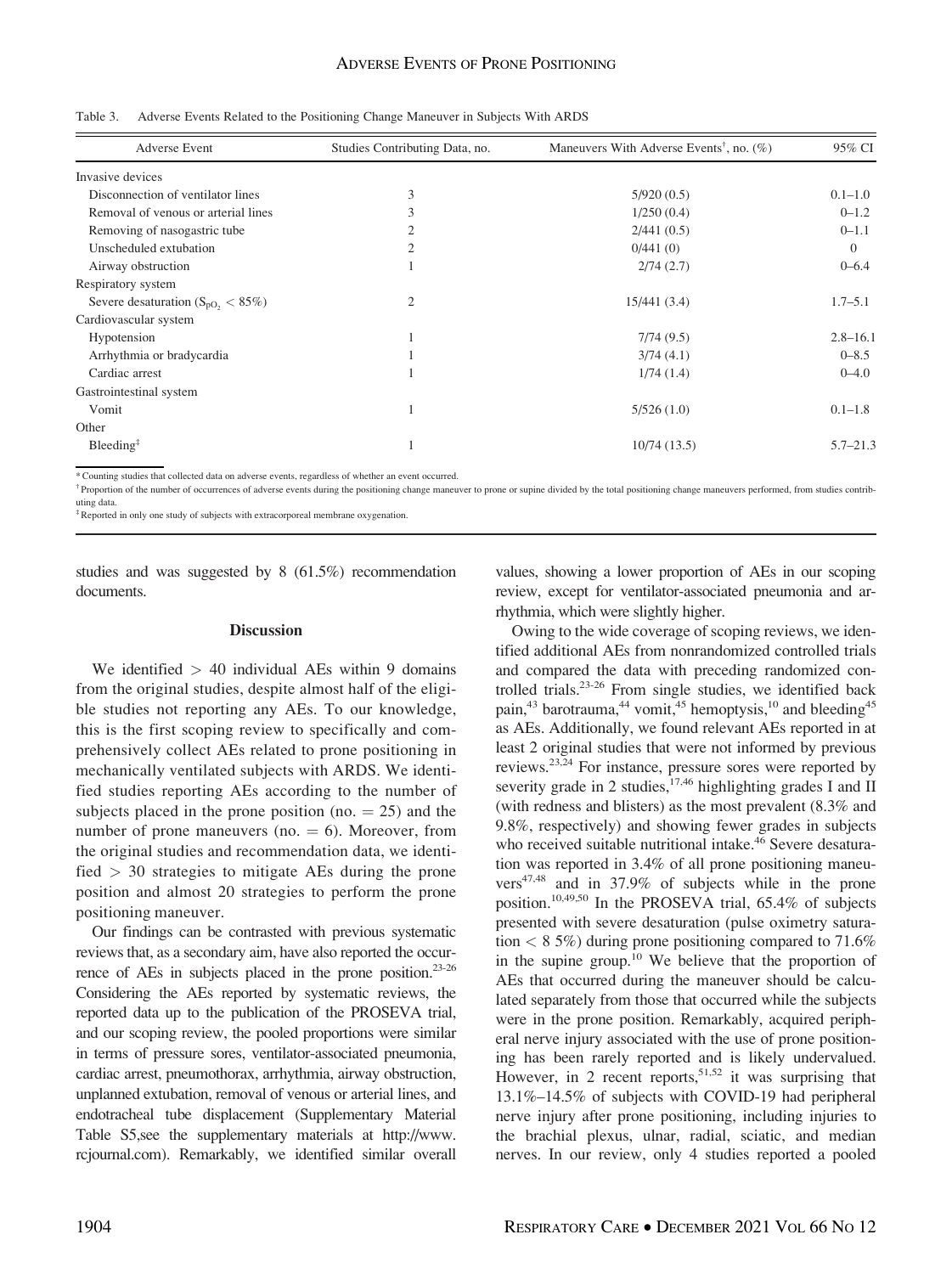|                                                     | Pressure<br>Sores | Injuries*<br>Peripheral<br>Nerve | VAP    | Facial Eye<br>Edema Injuries <sup>†</sup> | Nerves<br>Paralysis<br>Cranial<br>Lower | Hemoptysis<br>Vomit or | Transient<br>Increase<br>$\overline{\ln \text{ICP}}$ | Invasive Devices<br>Displacements <sup>#</sup> | Airway<br>Obstruction Barotrauma Desaturation<br>Severe | Hemodynamic<br>In stability <sup>8</sup> |
|-----------------------------------------------------|-------------------|----------------------------------|--------|-------------------------------------------|-----------------------------------------|------------------------|------------------------------------------------------|------------------------------------------------|---------------------------------------------------------|------------------------------------------|
| Strategies during prone position                    |                   |                                  |        |                                           |                                         |                        |                                                      |                                                |                                                         |                                          |
| Swimming position"                                  |                   | ↘                                |        |                                           |                                         |                        |                                                      |                                                |                                                         |                                          |
| Incomplete prone positioning (135°-180°)            |                   |                                  | ゝ      |                                           |                                         |                        |                                                      |                                                |                                                         |                                          |
| Reverse Trendelenburg"                              | ↘                 |                                  | ↘<br>↘ | ↘                                         | ↘                                       | ↘                      | ↘                                                    |                                                | ↘                                                       |                                          |
| One upper limb abducted next to the head            |                   | ↘                                |        |                                           |                                         |                        |                                                      |                                                |                                                         |                                          |
| Upper limbs placed alongside the body               |                   | ↘                                |        |                                           |                                         |                        |                                                      |                                                |                                                         |                                          |
| Slide scapula up the back with slight               |                   |                                  |        |                                           |                                         |                        |                                                      |                                                |                                                         |                                          |
| shoulder shrug                                      |                   |                                  |        |                                           |                                         |                        |                                                      |                                                |                                                         |                                          |
| Head placement over the upper edge of the           | ↘                 |                                  |        | ↘                                         |                                         |                        |                                                      | ↘                                              |                                                         |                                          |
| bed                                                 |                   |                                  |        |                                           |                                         |                        |                                                      |                                                |                                                         |                                          |
| One lower limb with hip and knee semi-              |                   |                                  |        |                                           |                                         |                        |                                                      |                                                |                                                         |                                          |
| flexed                                              |                   |                                  |        |                                           |                                         |                        |                                                      |                                                |                                                         |                                          |
| Upper limbs placed up straight beside the           |                   | ↘                                |        |                                           |                                         |                        |                                                      |                                                |                                                         |                                          |
| head                                                |                   |                                  |        |                                           |                                         |                        |                                                      |                                                |                                                         |                                          |
| Keep all joints in a neutral anatomical<br>position |                   |                                  |        |                                           |                                         |                        |                                                      |                                                |                                                         |                                          |
| Avoid neck hyperextension                           |                   | $\checkmark$                     |        |                                           |                                         |                        |                                                      |                                                |                                                         |                                          |
| Avoid extension of the shoulder                     |                   | $\checkmark$                     |        |                                           |                                         |                        |                                                      |                                                |                                                         |                                          |
| Avoid arm abduction $> 70^{\circ}$                  |                   | $\checkmark$                     |        |                                           |                                         |                        |                                                      |                                                |                                                         |                                          |
| Avoid depression of the shoulder girdle             |                   | ↘                                |        |                                           |                                         |                        |                                                      |                                                |                                                         |                                          |
| Avoid nonphysiologic limbs movements                |                   | $\checkmark$                     |        |                                           |                                         |                        |                                                      |                                                |                                                         |                                          |
| Pillows under chest and pelvis                      |                   |                                  |        |                                           |                                         |                        |                                                      |                                                |                                                         |                                          |
| Pillow under shinbone minimizing equinus            |                   | ↘                                |        |                                           |                                         |                        |                                                      |                                                |                                                         |                                          |
| foot                                                |                   |                                  |        |                                           |                                         |                        |                                                      |                                                |                                                         |                                          |
| Alternate face rotation                             | ↘                 | ↘                                | ↘      |                                           |                                         |                        |                                                      |                                                |                                                         |                                          |
| Repositioning every 2 h                             | $\checkmark$      | $\checkmark$                     | ↘      | ↘                                         | ↘                                       |                        |                                                      |                                                |                                                         |                                          |
| Facial or head padding                              | ↘                 |                                  | ↘      |                                           |                                         |                        |                                                      |                                                |                                                         |                                          |
| Protective measures for eyes                        |                   |                                  |        | ↘                                         |                                         |                        |                                                      |                                                |                                                         |                                          |
| Free abdomen                                        |                   |                                  |        |                                           |                                         |                        |                                                      |                                                |                                                         |                                          |
| Bony prominences padding                            | ↘                 |                                  |        |                                           |                                         |                        |                                                      |                                                |                                                         |                                          |
| Hand rolls                                          |                   | ↘                                |        |                                           |                                         |                        |                                                      |                                                |                                                         |                                          |
| Hourly joint movement and skin marks                | ↘                 |                                  |        |                                           |                                         |                        |                                                      |                                                |                                                         |                                          |
| observation                                         |                   |                                  |        |                                           |                                         |                        |                                                      |                                                |                                                         |                                          |
| Suitable mattress and bed-related                   |                   |                                  | ↘      |                                           |                                         |                        |                                                      |                                                |                                                         |                                          |
| characteristics                                     |                   |                                  |        |                                           |                                         |                        |                                                      |                                                |                                                         | (Continued)                              |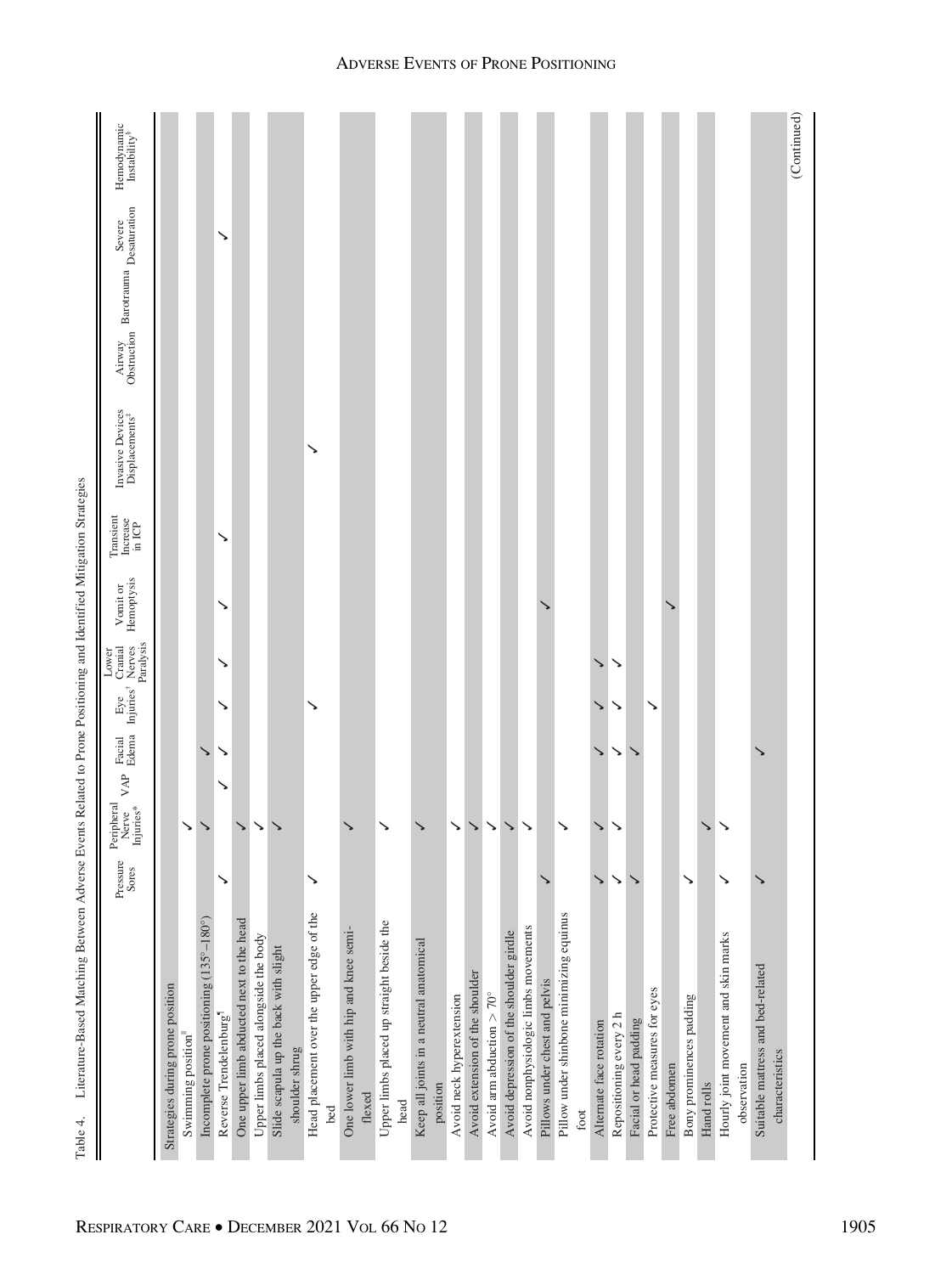|                                                                                                                                                                                                                                                                                                                                                                                                                                                                                                                                                                                                                                                                                                                                                                                                                                                                                                                                                                                                                                                                                                                                                                       | Pressure<br>Sores | Peripheral<br>njuries*<br>Nerve | $\ensuremath{\mathsf{VAP}}$ | Facial Eye Cranial<br>Edema Injuries <sup>†</sup> Nerves | Paralysis<br>Lower | Hemoptysis<br>Vomit or | Transient<br>Increase<br>in ICP | Invasive Devices<br>Displacements <sup>#</sup> | Airway | Furway Barotrauma Desaturation<br>Severe | Hemodynamic<br>Instability <sup>8</sup>                                                                                                                                               |
|-----------------------------------------------------------------------------------------------------------------------------------------------------------------------------------------------------------------------------------------------------------------------------------------------------------------------------------------------------------------------------------------------------------------------------------------------------------------------------------------------------------------------------------------------------------------------------------------------------------------------------------------------------------------------------------------------------------------------------------------------------------------------------------------------------------------------------------------------------------------------------------------------------------------------------------------------------------------------------------------------------------------------------------------------------------------------------------------------------------------------------------------------------------------------|-------------------|---------------------------------|-----------------------------|----------------------------------------------------------|--------------------|------------------------|---------------------------------|------------------------------------------------|--------|------------------------------------------|---------------------------------------------------------------------------------------------------------------------------------------------------------------------------------------|
| Strategies to perform the prone positioning                                                                                                                                                                                                                                                                                                                                                                                                                                                                                                                                                                                                                                                                                                                                                                                                                                                                                                                                                                                                                                                                                                                           |                   |                                 |                             |                                                          |                    |                        |                                 |                                                |        |                                          |                                                                                                                                                                                       |
| maneuver                                                                                                                                                                                                                                                                                                                                                                                                                                                                                                                                                                                                                                                                                                                                                                                                                                                                                                                                                                                                                                                                                                                                                              |                   |                                 |                             |                                                          |                    |                        |                                 |                                                |        |                                          |                                                                                                                                                                                       |
| One person at the head of subject**                                                                                                                                                                                                                                                                                                                                                                                                                                                                                                                                                                                                                                                                                                                                                                                                                                                                                                                                                                                                                                                                                                                                   |                   |                                 |                             |                                                          |                    |                        |                                 |                                                |        |                                          |                                                                                                                                                                                       |
| Rotation opposite to the catheter side                                                                                                                                                                                                                                                                                                                                                                                                                                                                                                                                                                                                                                                                                                                                                                                                                                                                                                                                                                                                                                                                                                                                |                   |                                 |                             |                                                          |                    |                        |                                 | ↘                                              |        |                                          |                                                                                                                                                                                       |
| Rotation toward the ventilator side                                                                                                                                                                                                                                                                                                                                                                                                                                                                                                                                                                                                                                                                                                                                                                                                                                                                                                                                                                                                                                                                                                                                   |                   |                                 |                             |                                                          |                    |                        |                                 |                                                |        |                                          |                                                                                                                                                                                       |
| Pre-maneuver safety checklist                                                                                                                                                                                                                                                                                                                                                                                                                                                                                                                                                                                                                                                                                                                                                                                                                                                                                                                                                                                                                                                                                                                                         |                   |                                 |                             |                                                          |                    |                        |                                 |                                                |        |                                          |                                                                                                                                                                                       |
| Vital sign monitoring                                                                                                                                                                                                                                                                                                                                                                                                                                                                                                                                                                                                                                                                                                                                                                                                                                                                                                                                                                                                                                                                                                                                                 |                   |                                 |                             |                                                          |                    |                        |                                 |                                                |        | ゝ                                        |                                                                                                                                                                                       |
| Ensuring appropriate ventilator settings                                                                                                                                                                                                                                                                                                                                                                                                                                                                                                                                                                                                                                                                                                                                                                                                                                                                                                                                                                                                                                                                                                                              |                   |                                 |                             |                                                          |                    |                        |                                 |                                                |        | ↘<br>↘                                   |                                                                                                                                                                                       |
| Pre-oxygenation with 100% O <sub>2</sub>                                                                                                                                                                                                                                                                                                                                                                                                                                                                                                                                                                                                                                                                                                                                                                                                                                                                                                                                                                                                                                                                                                                              |                   |                                 |                             |                                                          |                    |                        |                                 |                                                |        |                                          |                                                                                                                                                                                       |
| Sedated and paralyzed                                                                                                                                                                                                                                                                                                                                                                                                                                                                                                                                                                                                                                                                                                                                                                                                                                                                                                                                                                                                                                                                                                                                                 |                   |                                 |                             |                                                          |                    |                        |                                 |                                                |        |                                          |                                                                                                                                                                                       |
| Airway suction prior to procedure                                                                                                                                                                                                                                                                                                                                                                                                                                                                                                                                                                                                                                                                                                                                                                                                                                                                                                                                                                                                                                                                                                                                     |                   |                                 |                             |                                                          |                    |                        |                                 |                                                |        |                                          |                                                                                                                                                                                       |
| Interruption of enteral nutrition                                                                                                                                                                                                                                                                                                                                                                                                                                                                                                                                                                                                                                                                                                                                                                                                                                                                                                                                                                                                                                                                                                                                     |                   |                                 |                             |                                                          |                    |                        |                                 |                                                |        |                                          |                                                                                                                                                                                       |
| Discontinue nonessential infusions and                                                                                                                                                                                                                                                                                                                                                                                                                                                                                                                                                                                                                                                                                                                                                                                                                                                                                                                                                                                                                                                                                                                                |                   |                                 |                             |                                                          |                    |                        |                                 |                                                |        |                                          |                                                                                                                                                                                       |
| monitoring                                                                                                                                                                                                                                                                                                                                                                                                                                                                                                                                                                                                                                                                                                                                                                                                                                                                                                                                                                                                                                                                                                                                                            |                   |                                 |                             |                                                          |                    |                        |                                 |                                                |        |                                          |                                                                                                                                                                                       |
| Arms alongside the body                                                                                                                                                                                                                                                                                                                                                                                                                                                                                                                                                                                                                                                                                                                                                                                                                                                                                                                                                                                                                                                                                                                                               |                   |                                 |                             |                                                          |                    |                        |                                 |                                                |        |                                          |                                                                                                                                                                                       |
| Palms facing inward or anteriorly                                                                                                                                                                                                                                                                                                                                                                                                                                                                                                                                                                                                                                                                                                                                                                                                                                                                                                                                                                                                                                                                                                                                     |                   | ↘                               |                             |                                                          |                    |                        |                                 |                                                |        |                                          |                                                                                                                                                                                       |
| Palms under the buttocks                                                                                                                                                                                                                                                                                                                                                                                                                                                                                                                                                                                                                                                                                                                                                                                                                                                                                                                                                                                                                                                                                                                                              |                   | ↘                               |                             |                                                          |                    |                        |                                 |                                                |        |                                          |                                                                                                                                                                                       |
| Avoid nonphysiologic limb movements                                                                                                                                                                                                                                                                                                                                                                                                                                                                                                                                                                                                                                                                                                                                                                                                                                                                                                                                                                                                                                                                                                                                   |                   |                                 |                             |                                                          |                    |                        |                                 |                                                |        |                                          |                                                                                                                                                                                       |
| <sup>3</sup> Invasive devices removal or displacements include removal of venous or arterial lines, unscheduled extubation, displacement of endotracheal tube, discomection of ventilator lines, and removal of nasogastric tube.<br>* Peripheral nerve injuries include brachial plexus injury, ulnar nerve injury, radial nerve injury, median nerve injury, hack pain, and meralgia paresthetica.<br>"One person at the head of subject/bed dedicated to ensure the endotracheal tube, ventilator, and nasogastric tube, directing, coordinating, and supervising the procedure.<br><sup>1</sup> For reverse Trendelenburg position, the following degrees of inclination were reported: 10°, 25°-30°, and 30°.<br><sup>*</sup> Eye injuries include eye hemorrhage or edema, intraocular pressure increase, and optic neuropathy.<br>Swimming position definition (also called swim position or swimmer position)<br><sup>8</sup> Hemodynamic instability includes cardiac arrest, hypotension, and arrhythmia.<br>positioned alongside the body with the palms facing inward or upward.<br>VAP = ventilation-associated pneumonia<br>ICP = intracranial pressure |                   |                                 |                             |                                                          |                    |                        |                                 |                                                |        |                                          | varies depending on the reference; mainly it is described as one arm raised (elbow flexed 90° and shoulder abducted 45°-80°) and head rotated toward the raised arm; the other arm is |

Table 4. Continued

Table 4. Continued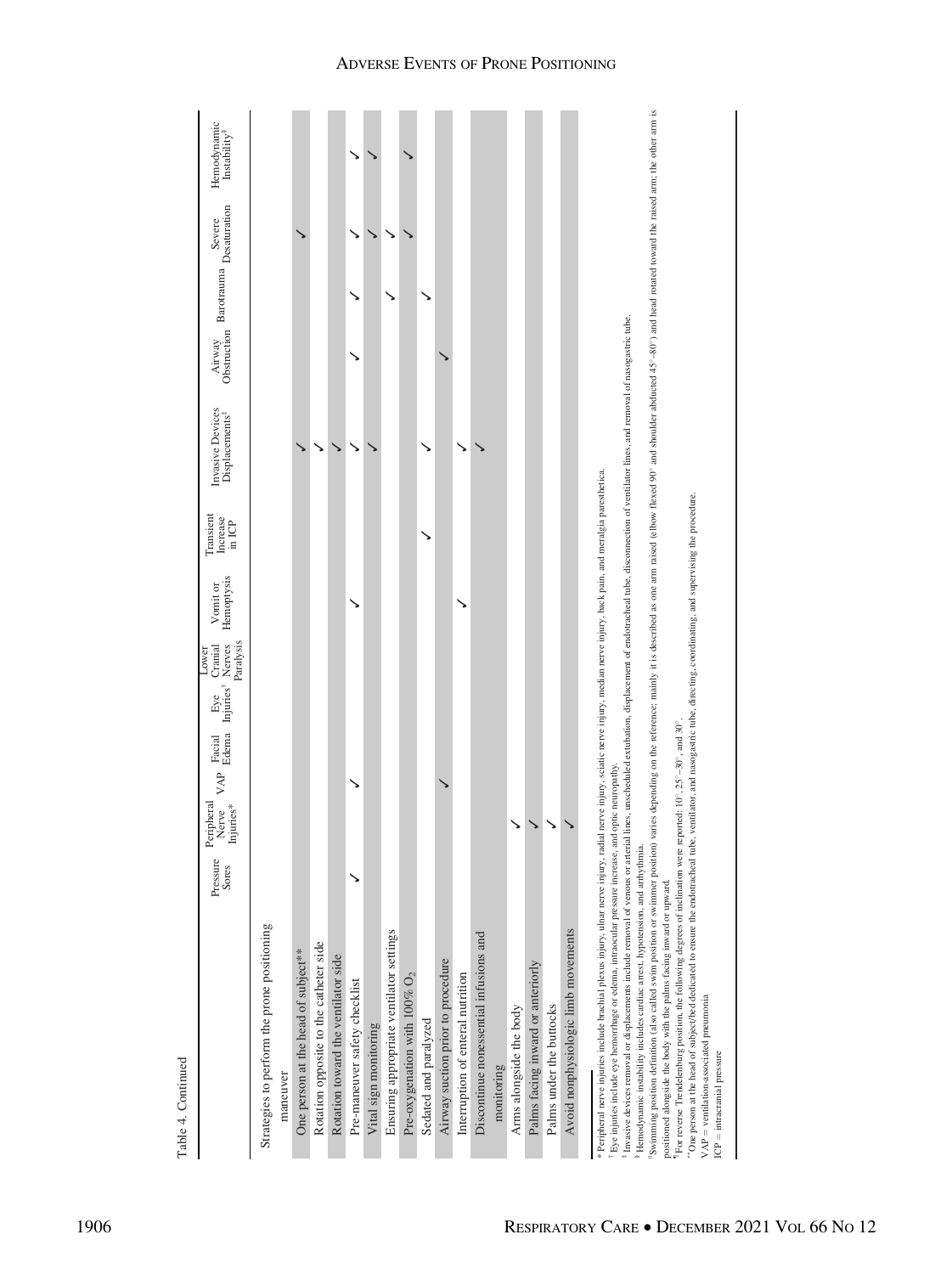| Strategies                                           | Original Studies<br>$no. = 28$ , no. $(\%)$ | Recommendations<br>$no. = 13$ , no. $(\%)$ | Overall<br>$no. = 41, no.$ (%) |
|------------------------------------------------------|---------------------------------------------|--------------------------------------------|--------------------------------|
| Prone whole-body position                            |                                             |                                            |                                |
| Swimming position <sup>*</sup>                       | 3(10.7)                                     | 7(53.8)                                    | 10(24.4)                       |
| Reverse Trendelenburg <sup>†</sup>                   | 6(21.4)                                     | 4(30.8)                                    | 10(24.4)                       |
| Complete prone positioning $(180^\circ)$             | 7(25.0)                                     | 1(7.7)                                     | 8(19.5)                        |
| Incomplete prone positioning (135°-180°)             | 1(3.6)                                      | 1(7.7)                                     | 2(4.9)                         |
| Limbs and head position                              |                                             |                                            |                                |
| One upper limb abducted next to the head             | 3(10.7)                                     | 8(61.5)                                    | 11(26.8)                       |
| Upper limbs placed alongside the body                | 8(28.6)                                     | $\overline{0}$                             | 8(19.5)                        |
| Avoid neck hyperextension                            | 2(7.1)                                      | 3(23.1)                                    | 5(12.2)                        |
| Slide scapula up the back with slight shoulder shrug | 1(3.6)                                      | 3(23.1)                                    | 4(9.8)                         |
| Avoid extension of the shoulder                      | 1(3.6)                                      | 3(23.1)                                    | 4(9.8)                         |
| Head placement over the upper edge of the bed        | 3(10.7)                                     | 1(7.7)                                     | 4(9.8)                         |
| Arm abduction of 80°                                 | 1(3.6)                                      | 2(15.4)                                    | 3(7.3)                         |
| Avoid arm abduction $> 70^{\circ}$                   | $\mathbf{0}$                                | 2(15.4)                                    | 2(4.9)                         |
| Avoid depression of the shoulder girdle              | $\mathbf{0}$                                | 2(15.4)                                    | 2(4.9)                         |
| One lower limb with hip and knee semi-flexed         | 1(3.6)                                      | 1(7.7)                                     | 2(4.9)                         |
| Upper limbs placed up straight beside the head       | 1(3.6)                                      | $\boldsymbol{0}$                           | 1(2.4)                         |
| Keep all joints in a neutral anatomical position     | $\mathbf{0}$                                | 1(7.7)                                     | 1(2.4)                         |
| Avoid nonphysiologic limbs movements                 | 1(3.6)                                      | $\boldsymbol{0}$                           | 1(2.4)                         |
| Pillows use                                          |                                             |                                            |                                |
| Pillows under chest and pelvis                       | 7(25.0)                                     | 7(53.8)                                    | 14(34.1)                       |
| Pillow under shinbone minimizing equine position     | 4(14.3)                                     | 3(23.1)                                    | 7(17.1)                        |
| A triangular pillow under the anterior iliac crests  | $1(3.6)^{\ddagger}$                         | $\boldsymbol{0}$                           | 1(2.4)                         |
| Care measures                                        |                                             |                                            |                                |
| Alternate face rotation                              | 11(39.3)                                    | 7(53.8)                                    | 18 (43.9)                      |
| Repositioning every 2 h                              | 11(39.3)                                    | 6(46.2)                                    | 17(41.5)                       |
| Facial or head padding <sup>§</sup>                  | 6(21.4)                                     | 5(38.5)                                    | 11(26.8)                       |
| Protective measures for eyes                         | 4(14.3)                                     | 7(53.8)                                    | 11(26.8)                       |
| Free abdomen                                         | 5(17.9)                                     | 5(38.5)                                    | 10(24.4)                       |
| Bony prominences padding                             | 4(14.3)                                     | 4(30.8)                                    | 8(19.5)                        |
| Hand rolls                                           | $\boldsymbol{0}$                            | 3(23.1)                                    | 3(7.3)                         |
| Repositioning every 1 h                              | 1(3.6)                                      | 1(7.7)                                     | 2(4.9)                         |
| Hourly joint movement and skin marks observation     | 1(3.6)                                      | 1(7.7)                                     | 2(4.9)                         |
| Bed-related characteristics                          |                                             |                                            |                                |
| Alternating-pressure mattress                        | 3(10.7)                                     | 1(7.7)                                     | 4(9.8)                         |
| Prone positioner <sup>11</sup>                       | $\mathbf{0}$                                | 3(23.1)                                    | 3(7.3)                         |
| Suitable mattress                                    | 1(3.6)                                      | 1(7.7)                                     | 2(4.9)                         |

\* Swimming position definition (also called swim position or swimmer position) varies depending on the reference; mainly it is described as one arm raised (elbow flexed 90° and shoulder abducted within 45–80) and head rotated toward the raised arm; the other arm is positioned alongside the body with the palms facing inward or upward.

 $\dagger$  For reverse Trendelenburg position, the following degrees of inclination were reported: 10°, 25°–30°, and 30°.

<sup>‡</sup>Reported in only one study of subjects with extracorporeal membrane oxygenation.<sup>6</sup>

§ Includes half a crescent jelly, sponge donuts, C-letter–shaped pad, facial padding if the subject has a tracheostomy, and bite block (for macroglosia).

||Includes Vollman Prone Positioner (Hill-Rom), RotoProne bed, and the continuous lateral rotation therapy.

proportion of any peripheral nerve injury  $(8.1\%)$ ,  $^{43,49,52,53}$ which could indicate an underestimation in other studies.

We found relevant mitigation strategies for AEs related to body position in subjects placed in the prone position. The swimming position was reported in 7 (53.8%) recommendations but was performed in only 3 (10.7%) original studies, whereas the complete prone positioning  $(180^{\circ})$  was mentioned in only one recommendation but was performed in 7 (25.0%) studies. Although the PROSEVA trial used complete prone positioning with arms placed alongside the body, we also observed a trend in the recommendation of the swimming position; however, there is heterogeneity in its description, with the majority of documents describing it as placing the face toward the abducted and flexed arm,29,30,54 whereas others describing it as placing the face toward the straight arm.<sup>55</sup> Currently, there is no completely safe and suitable positioning of the body that will ensure the minimization of nerve injury in every patient, but some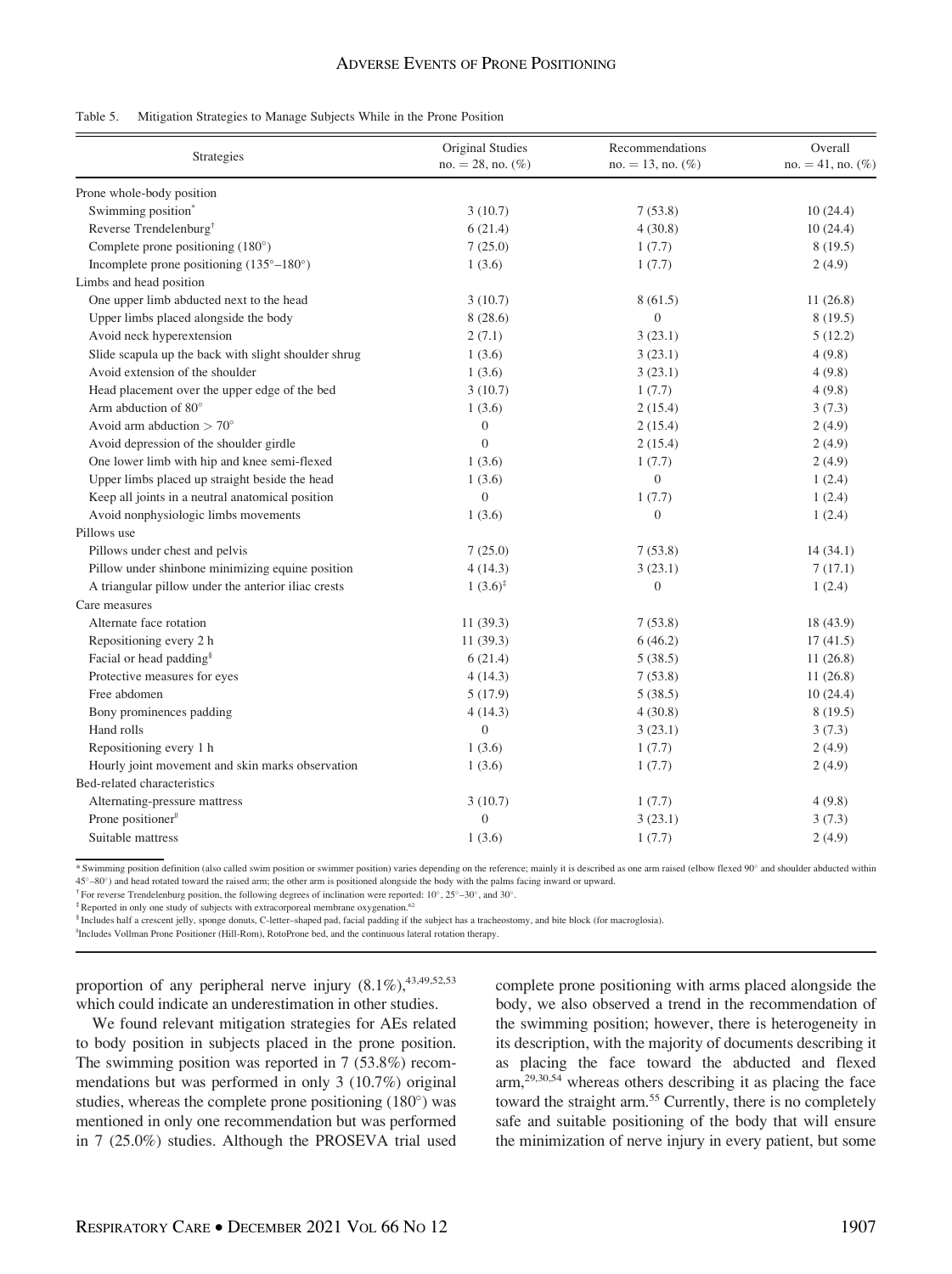| Table 6. |  |  |  |  | Mitigation Strategies to Perform the Prone Positioning Maneuver |  |
|----------|--|--|--|--|-----------------------------------------------------------------|--|
|----------|--|--|--|--|-----------------------------------------------------------------|--|

| Strategies                                                 | Original Studies<br>$no. = 28$ , no. $(\%)$ | Recommendations<br>$no. = 13$ , no. $(\%)$ | Overall<br>$no. = 41, no. (%)$ |
|------------------------------------------------------------|---------------------------------------------|--------------------------------------------|--------------------------------|
| Practical execution maneuver                               |                                             |                                            |                                |
| Manual prone positioning maneuver                          | 12(42.9)                                    | 2(15.4)                                    | 14(34.1)                       |
| Cornish Pastry technique (envelope maneuver)*              | 1(3.6)                                      | 6(46.2)                                    | 7(17.1)                        |
| Tortoise Turning and Positioning System Prone <sup>†</sup> | 1(3.6)                                      | $\overline{0}$                             | 1(2.4)                         |
| Safety strategies                                          |                                             |                                            |                                |
| One person at the head of subject <sup>#</sup>             | 16(57.1)                                    | 7(53.8)                                    | 23(56.1)                       |
| Pre-maneuver safety checklist                              | 10(35.7)                                    | 8(61.5)                                    | 18 (43.9)                      |
| Vital sign monitoring                                      | 12(42.9)                                    | 3(23.1)                                    | 15(36.6)                       |
| Rotation opposite to the catheter side                     | 8(28.6)                                     | 2(15.4)                                    | 10(24.4)                       |
| Interruption of enteral nutrition                          | 2(7.1)                                      | 8(61.5)                                    | 10(24.4)                       |
| Discontinue nonessential infusions and monitoring          | 2(7.1)                                      | 5(38.5)                                    | 7(17.1)                        |
| Rotation toward the ventilator side                        | 1(3.6)                                      | 5(38.5)                                    | 6(14.6)                        |
| Respiratory strategies                                     |                                             |                                            |                                |
| Ensuring appropriate ventilator settings                   | 9(32.1)                                     | 3(23.1)                                    | 12(29.3)                       |
| Pre-oxygenation with $100\%$ O <sub>2</sub>                | 4(14.3)                                     | 6(46.2)                                    | 10(24.4)                       |
| Sedated but paralyzed when necessary                       | 4(14.3)                                     | 5(38.5)                                    | 9(22.0)                        |
| Sedated and paralyzed                                      | 2(7.1)                                      | 1(7.7)                                     | 3(7.3)                         |
| Airway suction prior to procedure                          | 3(10.7)                                     | 5(38.5)                                    | 8(19.5)                        |
| Limbs positioning                                          |                                             |                                            |                                |
| Arms along the body                                        | 2(7.1)                                      | 4(30.8)                                    | 6(14.6)                        |
| Palms facing inward or anteriorly                          | 1(3.6)                                      | 3(23.1)                                    | 4(9.8)                         |
| Palms under their buttocks                                 | 1(3.6)                                      | 1(7.7)                                     | 2(4.9)                         |
| Avoid nonphysiologic limbs movements                       | 1(3.6)                                      | $\boldsymbol{0}$                           | 1(2.4)                         |
| Participating health staff members                         |                                             |                                            |                                |
| Physician <sup>§</sup>                                     | 6(21.4)                                     | 7(53.8)                                    | 13(31.7)                       |
| <b>Nurse</b>                                               | 4(14.3)                                     | 7(53.8)                                    | 11(26.8)                       |
| Respiratory therapist                                      | 3(10.7)                                     | 5(38.5)                                    | 8(19.5)                        |
| Physiotherapist                                            | 1(3.6)                                      | 4(30.8)                                    | 5(12.2)                        |
| Anesthetist                                                | 1(3.6)                                      | 3(23.1)                                    | 4(9.8)                         |
| Occupational therapist                                     | 1(3.6)                                      | $\boldsymbol{0}$                           | 1(2.4)                         |
| Medical student                                            | 1(3.6)                                      | $\boldsymbol{0}$                           | 1(2.4)                         |

\* The Cornish Pastry technique (also called envelope maneuver) is described as a prone positioning maneuver that uses double sheets cocooning the subject inside (one below and one above).

† The Tortoise Turning and Positioning System prone (M€olnlycke Health Care, Gothenburg, Sweden) consists of 2 low-pressure air-filled pads and 2 fluidized positioners to support and off-load the subject.<sup>49</sup>

‡ One person at the head of subject/bed dedicated to ensure the endotracheal tube, ventilator, and nasogastric tube, directing, coordinating, and supervising the procedure.

§ Physician: including senior physicians and critical care specialists.

authors promote an understanding of the principles of a safe position and encourage the maintenance of a high clinical suspicion of potential brachial plexus injury during the prone position, especially for unconscious and paralyzed patients.54 To reduce the risk and impact of brachial plexus injury, some guidelines recommend the swimming position, avoiding excessive rotation, neck extension, shoulder extension or subluxation, arm abduction beyond  $70^{\circ}$  with elbow extension, and external rotation of the shoulder beyond 60°.<sup>54</sup> Regarding the application of thoraco-pelvic supports (pillows under the chest and pelvis), 7 (25.0%) studies and 7 (53.8%) recommendations reported minimizing the intra-abdominal pressure. Controversially, Chiumello et al<sup>56</sup> demonstrated that these supports decrease chest wall compliance, increase pleural pressure, and

slightly deteriorate hemodynamics without any advantage in gas exchange, along with a higher likelihood of pressure sores. Regardless of the main position of the entire body, the reverse Trendelenburg<sup>57</sup> position has been reported as a recommended strategy to mitigate face pressure sores, ventilator-associated pneumonia, facial edema, eye injuries, lower cranial nerve paralysis, vomiting, transient increase in intracranial pressure, and severe desaturation (Table 4) and is even better if combined with alternating face rotation and repositioning every 2 h. Despite the well-known safety and benefits of passive mobilization and neuromuscular electrical stimulation in sedated subjects,<sup>58-61</sup> no study has reported early mobilization as a mitigation strategy, which is likely vital to minimize nerve injuries and ICU-acquired weakness after prone positioning.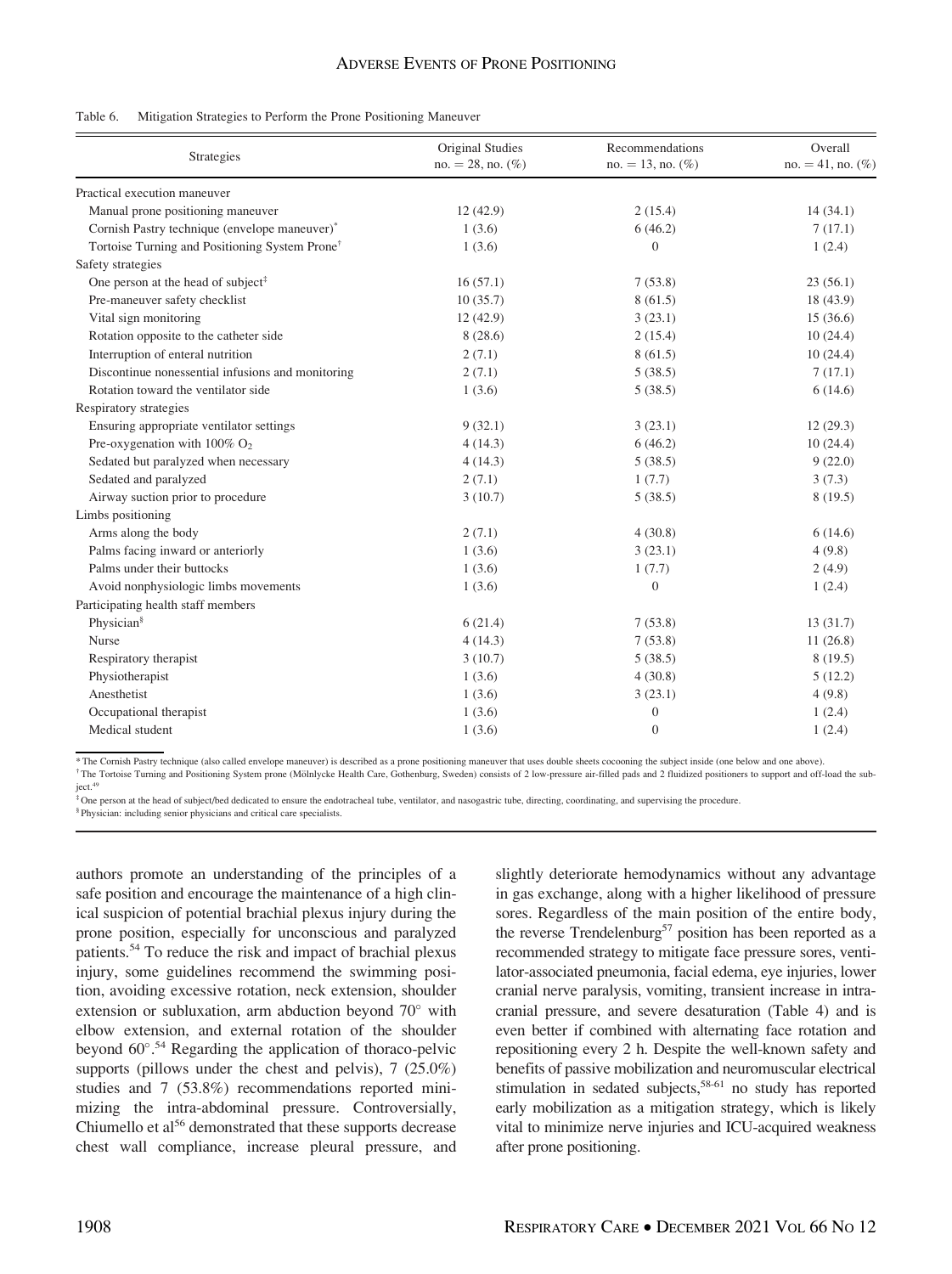AEs related to prone maneuvers can be mitigated by following at least 20 strategies identified in our scoping review, including using a pre-maneuver safety checklist, monitoring vital signs, ensuring appropriate ventilator settings, and having a leader (physician or respiratory therapist) at the head of the subject, which have also been previously reported.<sup>30</sup> The number of staff members is also important, as it influences the occurrence of AEs during the maneuver.<sup>30</sup> The median number identified was 5 staff members, but this number depends on each team's experience level and the subject type. For those with extracorporeal membrane oxygenation or morbid obesity requiring prone positioning, the number of members reported ranged from  $4-8^{47,62}$  and  $5-6,45$  respectively.

Although preceding meta-analyses support the significant reduction in overall mortality of subjects with ARDS treated with prone positioning, $2^{3-26}$  the risk of AEs should be carefully considered during the decision-making process, especially in ICUs with less experience.<sup>23,27</sup> Whereas most AEs can be severe but immediately corrected, others may be less prevalent but may require long-term care. In this scoping review, several mitigation strategies related to maintaining safe body positions were collected, emphasizing the prevention of AEs originating from incorrect body and limb positions that could be maintained over time. Future clinical trials should incorporate the screening of long-term AEs, which we believe are still underestimated, as well as peripheral nerve and eye injuries, which could be determinants of the quality of life of survivors. In addition, future studies should report the presence and absence of AEs in both the prone and supine groups to minimize design-related bias.

This review is not exempted from limitations. The findings of this scoping review cannot be generalized beyond subjects with ARDS treated in the ICU with prone positioning. Due to the emerging need to obtain recent information on prone positioning, we did not include documents published before 2013. However, we captured useful data on AEs that became available after the landmark PROSEVA trial. We did not identify new randomized or controlled clinical trials reporting AEs related to prone positioning between 2013 and 2020, limiting the comparison of AE occurrence between the prone and supine groups. Due to the observational nature of the original studies included, the causality of AE occurrence likewise cannot be confirmed. Moreover, additional confounding and mediator factors could explain an AE,<sup>63</sup> and the prone position itself could be a mediator of the greater severity experienced by a patient presenting with an event. Finally, no cause-effect analysis had been performed between the mitigation strategies and the occurrence of AEs, nor did we explore the relationships between the length of prone positioning sessions and AEs. However, the findings of our review could serve as precursors for future studies.

#### Conclusions

Several AEs related to prone positioning in mechanically ventilated subjects with ARDS were identified, involving additional AEs not yet reported by previous systematic reviews. The pooled AE proportions reported in this scoping review might guide research and clinical practice decisions, especially for ICU teams with little to no experience in the management of patients who need prone positioning. The strategies for mitigating AEs that have been collected in this scoping review could promote future consensusbased recommendations.

#### REFERENCES

- 1. Franca SA, Toufen C, Hovnanian ALD, Albuquerque ALP, Borges ER, Pizzo VRP, Carvalho CRR. The epidemiology of acute respiratory failure in hospitalized patients: A Brazilian prospective cohort study. J Crit Care 2011;26(3):330.e1-330-e8.
- 2. Stefan MS, Shieh M-S, Pekow PS, Rothberg MB, Steingrub JS, Lagu T, Lindenauer PK. Epidemiology and outcomes of acute respiratory failure in the United States, 2001 to 2009: a national survey. J Hosp Med 2013;8(2):76-82.
- 3. Brun-Buisson C, Minelli C, Bertolini G, Brazzi L, Pimentel J, Lewandowski K, et al; ALIVE Study Group. Epidemiology and outcome of acute lung injury in European intensive care units. Results from the ALIVE study. Intensive Care Med 2004;30(1):51-61.
- 4. Herridge MS, Tansey CM, Matté A, Tomlinson G, Diaz-Granados N, Cooper A, et al; Canadian Critical Care Trials Group. Functional disability 5 years after acute respiratory distress syndrome. N Engl J Med 2011;364(14):1293-1304.
- 5. Nelliot A, Dinglas VD, O'Toole J, Patel Y, Mendez-Tellez PA, Nabeel M, et al. Acute respiratory failure survivors' physical, cognitive, and mental health outcomes: quantitative measures versus semistructured interviews. Ann Am Thorac Soc 2019;16(6):731-737.
- 6. Network ARDS, Brower RG, Matthay MA, Morris A, Schoenfeld D, Thompson BT, Wheeler A. Ventilation with lower tidal volumes as compared with traditional tidal volumes for acute lung injury and the acute respiratory distress syndrome. N Engl J Med 2000;342 (18):1301-1308.
- 7. Combes A, Peek GJ, Hajage D, Hardy P, Abrams D, Schmidt M, et al. ECMO for severe ARDS: systematic review and individual patient data meta-analysis. Intensive Care Med 2020;46(11):2048-2057.
- 8. Papazian L, Forel J-M, Gacouin A, Penot-Ragon C, Perrin G, Loundou A, et al; ACURASYS Study Investigators. Neuromuscular blockers in early acute respiratory distress syndrome. N Engl J Med 2010;363(12):1107-1116.
- 9. Li X, Scales DC, Kavanagh BP. Unproven and expensive before proven and cheap: extracorporeal membrane oxygenation versus prone position in acute respiratory distress syndrome. Am J Respir Crit Care Med 2018;197(8):991-993.
- 10. Guérin C, Reignier J, Richard JC, Beuret P, Gacouin A, Boulain T, et al. Prone positioning in severe acute respiratory distress syndrome. N Engl J Med 2013;368(23):2159-2168.
- 11. Fan E, Del Sorbo L, Goligher EC, Hodgson CL, Munshi L, Walkey AJ, et al American Thoracic Society, European Society of Intensive Care Medicine, and Society of Critical Care Medicine. An official American Thoracic Society/European Society of Intensive Care Medicine/Society of Critical Care Medicine clinical practice guideline: mechanical ventilation in adult patients with acute respiratory distress syndrome. Am J Respir Crit Care Med 2017;195(9):1253-1263.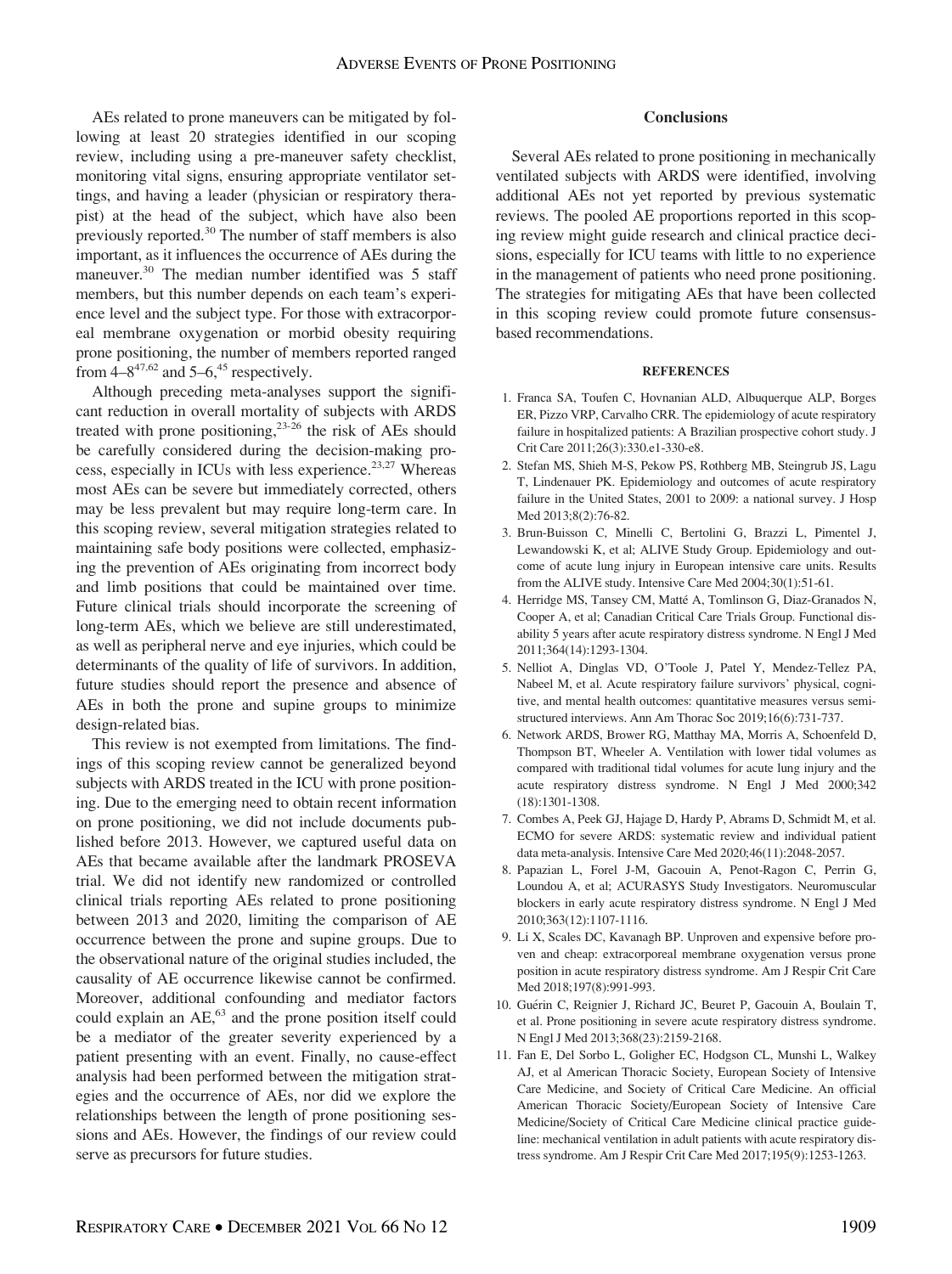- 12. Chiumello D, Brochard L, Marini JJ, Slutsky AS, Mancebo J, Ranieri VM, et al. Respiratory support in patients with acute respiratory distress syndrome: an expert opinion. Crit Care 2017;21(1):240.
- 13. Phua J, Weng L, Ling L, Egi M, Lim C-M, Divatia JV, et al; Asian Critical Care Clinical Trials Group. Intensive care management of coronavirus disease 2019 (COVID-19): challenges and recommendations. Lancet Respir Med 2020;8(5):506-517.
- 14. Alhazzani W, Møller MH, Arabi YM, Loeb M, Gong MN, Fan E, et al. Surviving sepsis campaign: guidelines on the management of critically ill adults with coronavirus disease 2019 (COVID-19). Intensive Care Med 2020;46(5):854-887.
- 15. World Health Organization. Clinical management of severe acute respiratory infection when novel coronavirus (2019-nCoV) infection is suspected: interim guidance, January 28, 2020. Available at: [https://](https://apps.who.int/iris/handle/10665/330893) [apps.who.int/iris/handle/10665/330893](https://apps.who.int/iris/handle/10665/330893) Accessed October 26, 2020.
- 16. Marini JJ, Josephs SA, Mechlin M, Hurford WE. Should early prone positioning be a standard of care in ARDS with refractory hypoxemia? Respir Care 2016;61(6):818-829.
- 17. Lucchini A, Bambi S, Mattiussi E, Elli S, Villa L, Bondi H, et al. Prone position in acute respiratory distress syndrome patients. Dimens Crit Care Nurs 2020;39(1):39-46.
- 18. Guérin C, Gaillard S, Lemasson S, Ayzac L, Girard R, Beuret P, et al. Effects of systematic prone positioning in hypoxemic acute respiratory failure. JAMA 2004;292(19):2379-2387.
- 19. Mancebo J, Fernández R, Blanch L, Rialp G, Gordo F, Ferrer M, et al. A multi-center trial of prolonged prone ventilation in severe acute respiratory distress syndrome. Am J Respir Crit Care Med 2006;173 (11):1233-1239.
- 20. McCormick J, Blackwood B. Nursing the ARDS patient in the prone position: the experience of qualified ICU nurses. Intensive Crit Care Nurs 2001;17(6):331-340.
- 21. Kallet RH. A comprehensive review of prone position in ARDS. Respir Care 2015;60(11):1660-1687.
- 22. Touchon F, Trigui Y, Prud'homme E, Lefebvre L, Giraud A, Dols A-M, et al. Awake prone positioning for hypoxemic respiratory failure: past, COVID-19 and perspectives. Eur Respir Rev 2021;30(160):210022.
- 23. Lee JM, Bae W, Lee YJ, Cho Y-J. The efficacy and safety of prone positional ventilation in acute respiratory distress syndrome. Crit Care Med 2014;42(5):1252-1262.
- 24. Park SY, Kim HJ, Yoo KH, Park YB, Kim SW, Lee SJ, et al. The efficacy and safety of prone positioning in adults patients with acute respiratory distress syndrome: a meta-analysis of randomized controlled trials. J Thorac Dis 2015;7(3):356-367.
- 25. Mora-Arteaga JA, Bernal-Ramírez OJ, Rodríguez SJ. Efecto de la ventilación mecánica en posición prona en pacientes con síndrome de dificultad respiratoria aguda. Una revisión sistemática y metanálisis. Med Intensiva 2015;39(6):352-365.
- 26. Bloomfield R, Noble DW, Sudlow A. Prone position for acute respiratory failure in adults. Cochrane Database Syst Rev 2015(11): CD008095.
- 27. Guérin C, Albert RK, Beitler J, Gattinoni L, Jaber S, Marini JJ, et al. Prone position in ARDS patients: why, when, how, and for whom. Intensive Care Med 2020;46(12):2385-2396.
- 28. Klaiman T, Silvestri JA, Srinivasan T, Szymanski S, Tran T, Oredeko F, et al. Improving prone positioning for severe acute respiratory distress syndrome during the COVID-19 pandemic. an implementationmapping approach. Ann Am Thorac Soc 2021;18(2):300-307.
- 29. Oliveira VM, Piekala DM, Deponti GN, Batista DCR, Minossi SD, Chisté M, et al. Safe prone checklist: construction and implementation of a tool for performing the prone maneuver. Rev Bras Ter Intensiva 2017;29(2):131-141.
- 30. Parhar KKS, Zuege DJ, Shariff K, Knight G, Bagshaw SM. Prone positioning for ARDS patients-tips for preparation and use during the COVID-19 pandemic. Can J Anaesth 2021;68(4):541-545.
- 31. Oliveira VM, Weschenfelder ME, Deponti G, Condessa R, Loss SH, Bairros PM, et al. Good practices for prone positioning at the bedside: construction of a care protocol. Rev Assoc Med Bras (1992) 2016;62 (3):287-293.
- 32. Munshi L, Del Sorbo L, Adhikari NKJ, Hodgson CL, Wunsch H, Meade MO, et al. Prone position for acute respiratory distress syndrome. a systematic review and meta-analysis. Ann Am Thorac Soc 2017;14(Supplement\_4):S280-S288.
- 33. Munn Z, Peters MDJ, Stern C, Tufanaru C, McArthur A, Aromataris E. Systematic review or scoping review? Guidance for authors when choosing between a systematic or scoping review approach. BMC Med Res Methodol 2018;18(1):143.
- 34. Peters MDJ, Godfrey CM, Khalil H, McInerney P, Parker D, Soares CB. Guidance for conducting systematic scoping reviews. Int J Evid Based Healthc 2015;13(3):141-146.
- 35. Arksey H, O'Malley L. Scoping studies: toward a methodological framework. Int J Soc Res Methodol 2005;8(1):19-32.
- 36. Tricco AC, Lillie E, Zarin W, O'Brien KK, Colquhoun H, Levac D, et al. PRISMA extension for scoping reviews (PRISMA-ScR): checklist and explanation. Ann Intern Med 2018;169(7):467-473.
- 37. Thomson R, Lewalle P, Sherman H, Hibbert P, Runciman W, Castro G. Toward an international classification for patient safety: a Delphi survey. Int J Qual Health Care 2009;21(1):9-17.
- 38. Bellinghausen AL, LaBuzetta JN, Chu F, Novelli F, Rodelo AR, Owens RL. Lessons from an ICU recovery clinic: 2 cases of meralgia paresthetica after prone positioning to treat COVID-19–associated ARDS and modification of unit practices. Crit Care 2020;24(1):580.
- 39. Juhl CS, Ballegaard M, Bestle MH, Tfelt-Hansen P. Meralgia paresthetica after prone positioning ventilation in the intensive care unit. Case Rep Crit Care 2016;2016:7263201-7263203.
- 40. Saran S, Gurjar M, Kanaujia V, Ghosh PS, Gupta A, Mishra P, et al. Effect of prone positioning on intraocular pressure in patients with acute respiratory distress syndrome. Crit Care Med 2019;47(9):E761- E766.
- 41. Panchabhai TS, Bandyopadhyay D, Kapoor A, Akindipe O, Lane C, Krishnan S. Acute ischemic optic neuropathy with extended prone position ventilation in a lung transplant recipient. Int J Crit Illn Inj Sci 2016;6(1):45-47.
- 42. Trejo-Gabriel-Galan JM, Perea-Rodriguez ME, Aicua-Rapun I, Martinez-Barrio E. Lower cranial nerves paralysis following proneposition mechanical ventilation. Crit Care Med 2017;45(8):e865-e866.
- 43. Sahoo J, Gurjar M, Mohanty K, Majhi K, Sradhanjali G. Prone ventilation in H1N1 virus–associated severe acute respiratory distress syndrome: a case series. Int J Crit Illn Inj Sci 2019;9(4):182-186.
- 44. Xu Y, Sun Q, Yu Y, Liang W, Liu X, Yang C, et al. Prone position ventilation support for acute exacerbation of interstitial lung disease? Clin Respir J 2018;12(4):1372-1380.
- 45. De Jong A, Molinari N, Sebbane M, Prades A, Futier E, Jung B, et al. Feasibility and effectiveness of prone position in morbidly obese patients with ARDS. Chest 2013;143(6):1554-1561.
- 46. Jové Ponseti E, Villarrasa Millán A, Ortiz Chinchilla D. Análisis de las complicaciones del decúbito prono en el síndrome de distrés respiratorio agudo: estándar de calidad, incidencia y factores relacionados. Enferm Intensiva 2017;28(3):125-134.
- 47. Kipping V, Weber-Carstens S, Lojewski C, Feldmann P, Rydlewski A, Boemke W, et al. Prone position during ECMO is safe and improves oxygenation. Int J Artif Organs 2013;36(11):821-832.
- 48. Kimmoun A, Levy B, Chenuel B, Barde S, Didelot A, Chenuel B, et al; DV-Team group. Usefulness and safety of a dedicated team to prone patients with severe ARDS due to COVID-19. Crit Care 2020;24(1):509-504.
- 49. Short B, Parekh M, Ryan P, Chiu M, Fine C, Scala P, et al. Rapid implementation of a mobile prone team during the COVID-19 pandemic. J Crit Care 2020;60:230-234.